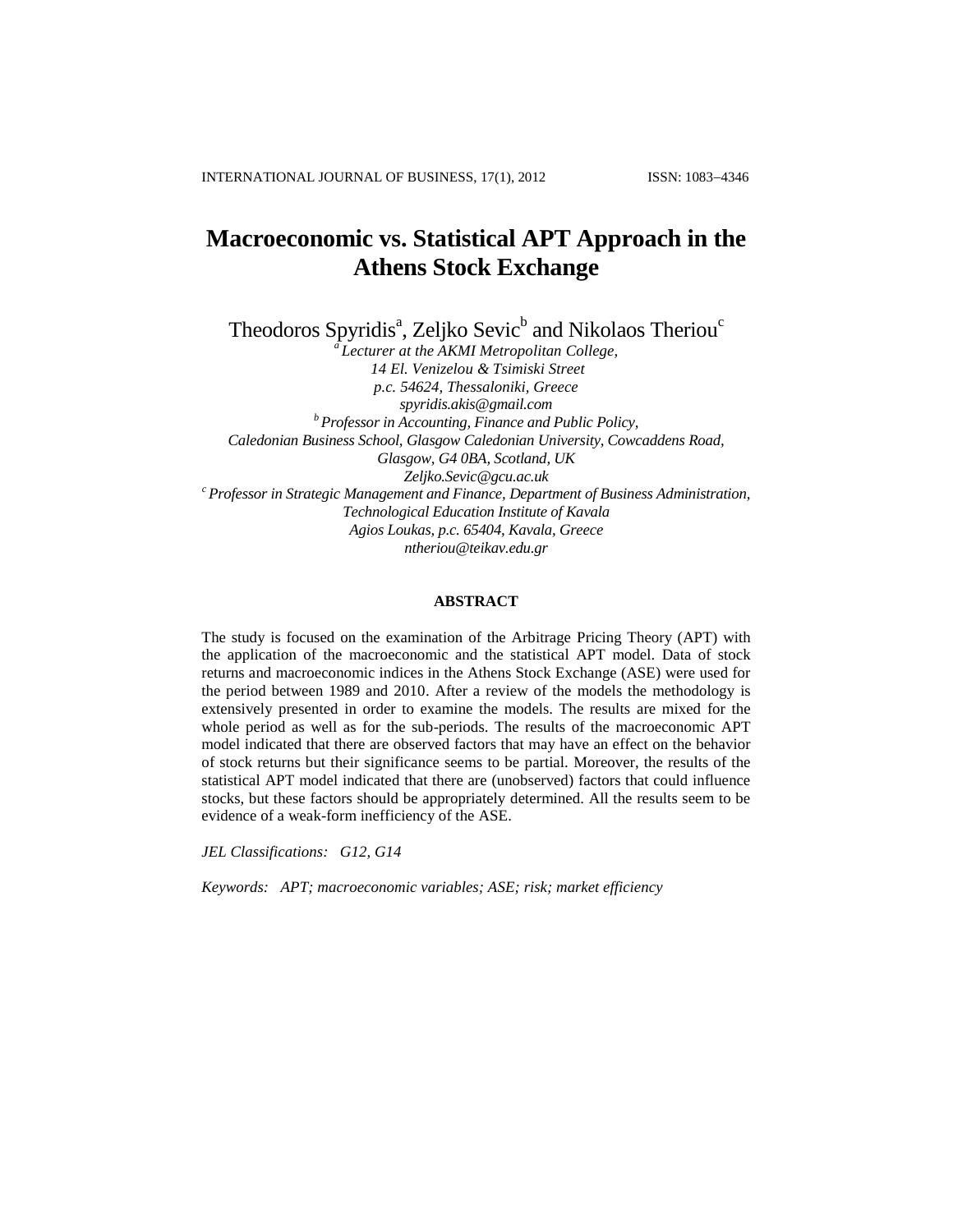# **I. INTRODUCTION**

The aim of the study is to examine whether there are factors that could affect the behavior of stock returns in the ASE during the period between January 1989 and May 2010. The motive for this analysis is the need nowadays to examine the way that different economic indices behave in order to understand their influence on individual stocks and portfolios. Investors have to be more prepared now than in the past decades, so as to face new challenges while investing in specific securities. There are many (economic) events that can happen very fast, on a domestic and international level, and the markets have to survive in extreme cases, such as the economic crisis of the last few years. The study aims to explore the relationships between a number of economic and artificial factors using the macroeconomic and the statistical APT model, and, then, their influence on the returns of specific portfolios. As the Greek stock exchange is one of the capital markets which proved to be extremely attractive over the last two decades, investors and analysts have tried to acquire profits from possible abnormal returns. The reforms in the ASE, that is capital market liberalization, automated trading system and a relative political stability (Chortareas *et al.*, 2000) made the ASE a place of financial interest. Although several studies have been conducted in the ASE depending on the goal of each study, focusing mostly on the behavior of stocks, the efficiency of the market and the reaction to announcements (Niarchos and Alexakis, 2000; Siourounis, 2002) none of these have combined a selected number of macroeconomic and financial data with the two forms of the APT model in order to reach some robust inferences regarding the behavior of stock returns in Greece. Specifically, we decided to employ the statistical version of the APT model (Chen, 1983) so as to examine if there are any (artificial) factors that may explain the behavior of stocks in the ASE. No similar empirical studies are evident for Greece, at least during this period under examination. The same holds for the application of the macroeconomic APT model (Chen *et al.*, 1986). We used a number of macroeconomic variables and applied the model for the same period, and as there are no similar studies in Greece, we compared our results with those of other stock markets. Furthermore, after the application of the APT models, we proceeded to the comparison of the models. Specifically, we examined the relationship between the macrovariables and the artificial factors generated from the methodology of the statistical APT model. The methods used, like the Davidson and Mackinnon (1981) test for specification error and the canonical correlation analysis (Chen and Jordan, 1993; Cheng, 1995) have not been used in similar studies for the ASE. The empirical results are very interesting for the ASE as there is evidence that the ASE general index is the most significant of the factors used on portfolio returns, an inference that it is in agreement with several prior empirical studies and holds even in the case of the turbulent period for the Greek economy during the last few years.

The APT was originally proposed by Ross (1976) and can be considered as an alternative concept to the CAPM for explaining risk and return in the market. It assumes that security returns are generated by a "multi-factor" model, which is linear. In other words, it is believed that all security returns depend on the movements in these factors. The main question regarding the APT model is to define the exact factors that influence stock returns. There are at least two major approaches: The statistical and the macroeconomic approach. It is important to mention that there is no good way to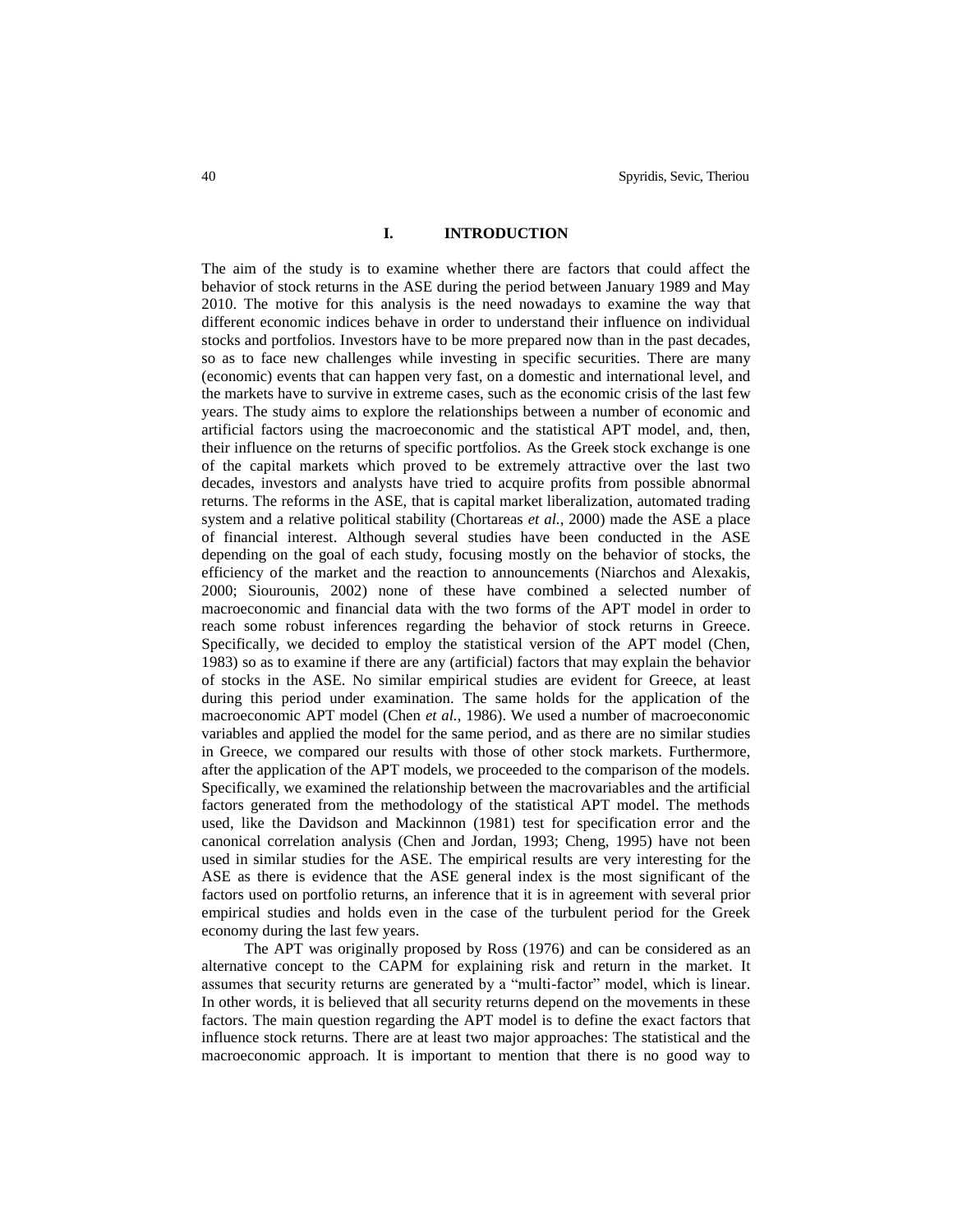associate any of the estimated factors with any underlying theoretical constructs. This means that there is no clear economic interpretation for any of the empirical results (Campbell *et al*., 1997). The macroeconomic approach hypothesizes that certain factors are important, based on theoretical considerations, and uses these factors to price the variation of stock returns. The problem with this approach is that it is difficult to know if someone has *a priori* chosen the right factors, no matter how interesting the results of the model might be.

The study is organized as follows: Section II presents the literature review on arbitrage pricing theory with the application of the macroeconomic and the statistical APT model. Section III presents the methodology that is followed in order to test the models. Furthermore, Section IV presents the data collection process, while Section V presents the empirical results and, finally, Section VI concludes the study.

## **II. LITERATURE REVIEW**

In this section we present past and recent studies which are based on the theory of arbitrage pricing. Roll and Ross (1980) investigated the US stock market using the statistical specification of the APT model. The data sample included daily stock returns and the period of analysis extended from 1962 to 1972. The results showed that there were at least three priced factors for the period under examination. Chen (1983) also examined the US stock market for the period 1963−1978 by applying the statistical APT model. The data sample included daily stock returns and, after the application of the APT model, it was compared with the CAPM. The results showed that the APT model performed quite well. Alternatively, Chen *et al.* (1986) used a number of macroeconomic factors so as to examine the validity of the model for the US stock market. The period used for the analysis extended between 1953 and 1983. The results gave evidence of several priced macroeconomic variables, which means that they played a significant role in the explanation of the behavior of stock returns. Faff (1988) employed a statistical APT model in the Australian stock market so as to examine possible derived factors. Principal components analysis was used for the derivation of factors. After the application of the APT model, it was compared with the standard CAPM and the results were mixed for the period between 1974 and 1985. Additionally, Chen and Jordan (1993) examined the power of the statistical and the macroeconomic APT model in the US stock market using monthly returns for the period between 1971 and 1986. The results of the analysis exhibited small differences between the models but it is important to mention that, during the application of the Davidson and MacKinnon (1981) method for the comparison between the models, the results of Chen and Jordan (1993) were similar to the results of our study, that is the statistical APT is a better model compared to the macroeconomic APT model. Furthermore, Clare and Thomas (1994) investigated the cross-sectional variation of stock returns using two different methods of ordering stocks into portfolios. The period of analysis extended from 1983 to 1990 for the UK stock market and the results of the tests showed that only two factors were priced while ordering stocks according to size. On the other hand, more macroeconomic variables were found to be priced while ordering stocks according to beta. Cheng (1995) investigated the relationship between a set of factors derived from factor analysis and a set of macroeconomic variables. The study was applied on UK data for the period between 1965 and 1988 using monthly stock returns. The canonical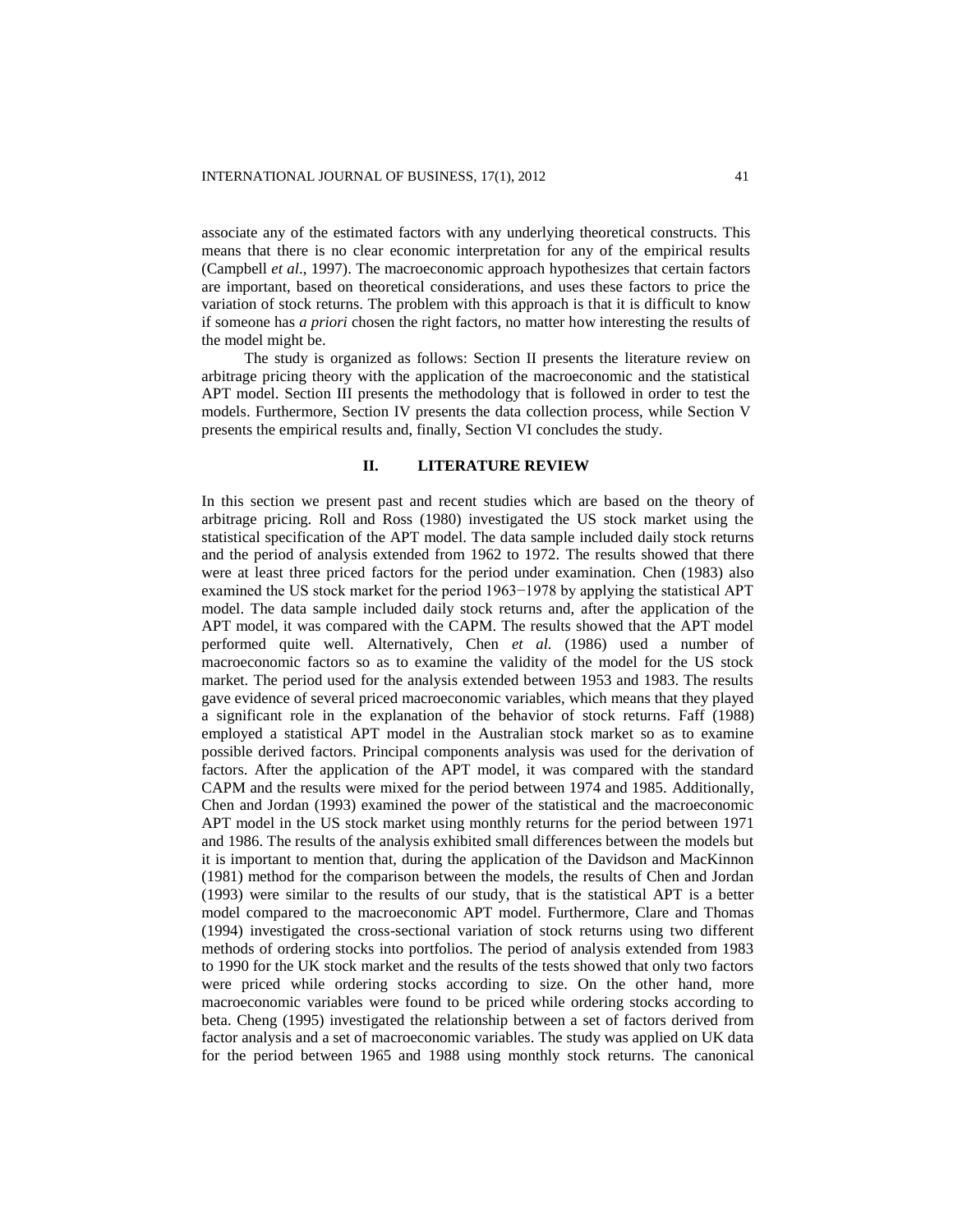correlation analysis results showed that stock returns were positively correlated with several macroeconomic variables while there was also a small negative correlation between the returns and some of the variables. Fifield *et al.* (2000) examined the influence of local and global factors on a number of emerging stock markets (ESMs) including the stock markets of Hong Kong, Mexico, India, Greece and Turkey, during the period between 1987 and 1996. After the application of factor analysis on the macroeconomic variables, the derived factors were used as independent variables in a series of multi-factor regressions so as to examine whether they can explain the behavior of the indices of the ESMs. The results of the regressions showed that a selective number of global and local variables exhibited a significant influence on stock returns. Diacogiannis *et al.* (2001) investigated the pricing of possible risk premia in the ASE by applying a different form of APT model, which used observable macroeconomic and financial variables for the construction of the factors used in the analysis. They used quarterly data for the period 1980−1992 and the results showed the existence of two, at least, common factors for the 1980−1986 and the 1986−1992 subperiod under examination. The main conclusion of the study was that the variables had an effect on the pricing of risk premia. Bilson *et al.* (2001) examined whether a set of macroeconomic variables had explanatory power over stock returns in emerging markets. The results gave evidence of the existence of relationships between the variables but the influence of the factors was relatively poor. Furthermore, Leledakis *et al.* (2003) examined the cross-sectional determinants of stock returns in the ASE for the period between 1990 and 2000. A maximum likelihood technique was employed, similar to that developed by Litzenberger and Ramaswamy (1979), which was used instead of the portfolio grouping procedure. The findings of the tests suggested that the only significant variable in the explanation of the cross-sectional variation of the market was the market equity that captures the size effect. Cauchie *et al.* (2004) compared the statistical and the macroeconomic APT model using monthly data from the Swiss stock market between 1986 and 2000. The results showed that the statistical APT model provided more robust results in the explanation of stock returns behavior, a similar result with our conclusions. Azeez and Yonezawa (2006) examined the pricing of specific macroeconomic factors in the Japanese stock market with the application of the APT model during the period between 1973 and 1998. The results indicated that the null hypothesis, that expected returns are determined by the APT model with specific risk factors, is accepted. There seem to be four different types of risk factors that have significant influence on expected returns in the sample period: the money supply, inflation, exchange rate, and industrial production. Karanikas *et al.* (2006) examined the significance of macroeconomic factors and firm-specific variables in the explanation of the cross-sectional variation of expected stock returns in the ASE between 1991 and 2004. A standard and a recursive application of the Fama and MacBeth (1973) testing procedure were followed in order to achieve their goal. The results of the tests indicated that the changes in the short-term interest rates and firm size can explain a significant proportion of the variation of individual returns. Finally, Guermat and Freeman (2010) introduced a new net beta test which shares a number of characteristics with conditional beta tests. They extended the method to the multi-factor case when there are mimicking portfolios of assets for the underlying factors, including the Fama–French (1993) threefactor model. The results showed that the net beta estimators have lower standard errors than those generated by the standard Fama–MacBeth (1973) test.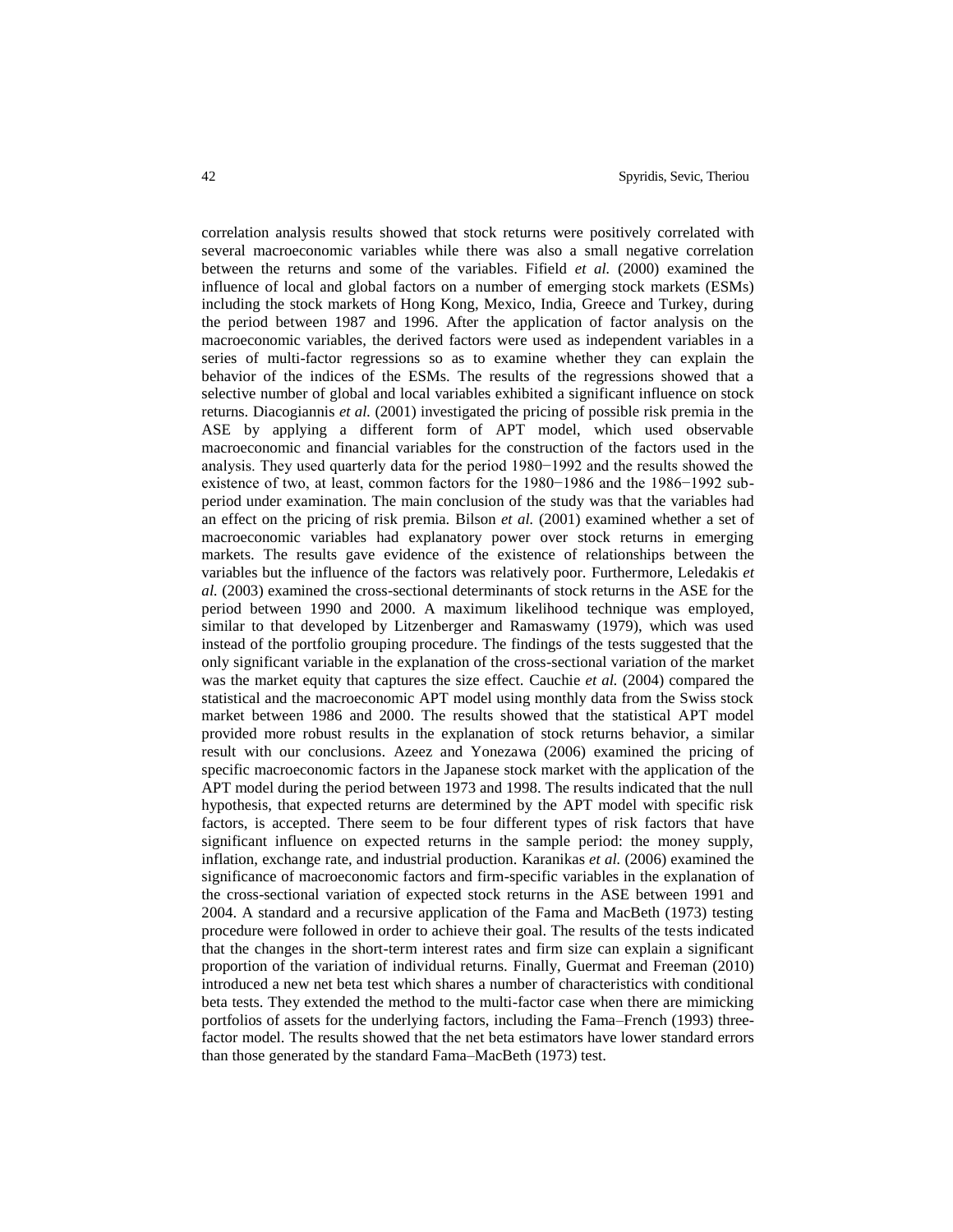# **III. METHODOLOGY**

#### **A. The Statistical APT Model**

Specifically, the methodology used for the APT is the following:

(1) In the beginning the excess returns are estimated by subtracting for each stock the risk-free rate of return  $(R_{it} - R_{ft})$ . The market premium (excess market proxy) is also estimated by subtracting from the general market index the risk free-rate of return ( $R_{mt} - R_{ft}$ ).

(2) A regression follows between the excess return of each stock and the excess return of the stock market index. This specific regression was based on the following equation:

$$
R_{it} - R_{ft} = a_{it} + b_i (R_{mt} - R_{ft}) + e_{it}
$$
 (1)

where  $R_{it}$  is the return of each stock  $i$  for each period of analysis,  $R_{ft}$  is the risk-free rate of return and  $R_{mt}$  is the return of the general market index. In this way the betas are estimated and, based on past studies (e.g. Black *et al.*, 1972), portfolios of equal size are constructed. The number of 30 stocks into the portfolios is justified as a sufficient number of stocks by previous studies on the CAPM and the APT models (Roll and Ross, 1980). The study examines 24 portfolios comprised of 30 securities each.

(3) After the construction of the portfolios based on beta sorting (the stocks that are included in the portfolios are the ones that have the largest value of estimated betas and the rest of the stocks, with the smallest value of betas, were excluded from the data sample) a principal components analysis (PCA) was employed. The output of this analysis that is of interest for the cross-sectional tests is the number of artificial factors which are used in a series of regressions to produce the betas for the second stage. The decision of the number of factors that will be retained for the analysis is based on the scree plots (Cattell, 1966), the Kaiser criterion (Kaiser, 1958), or the amount of total variance of the initial variables.

(4) Then we proceed to the cross-sectional stage by regressing the returns of each of the constructed portfolios for each period on the estimated betas from the timeseries regressions. Likewise, this stage of regressions is based on the following equation:

$$
\widetilde{\mathbf{R}}_{it} = \gamma_0 + \gamma_1 \mathbf{b}_{i1} + \gamma_2 \mathbf{b}_{i2} + \dots + \gamma_n \mathbf{b}_{in} + \mathbf{e}_{it}
$$
\n(2)

where  $\tilde{R}_{it}$  is the return of each portfolio p comprised by the average monthly excess returns of each security i for each period of analysis (the dependent variable) and the  $b_i$ s are the estimated betas from the first stage of analysis (the independent variable).

(5) All steps were followed for all portfolios for the whole period and the subperiods of the analysis.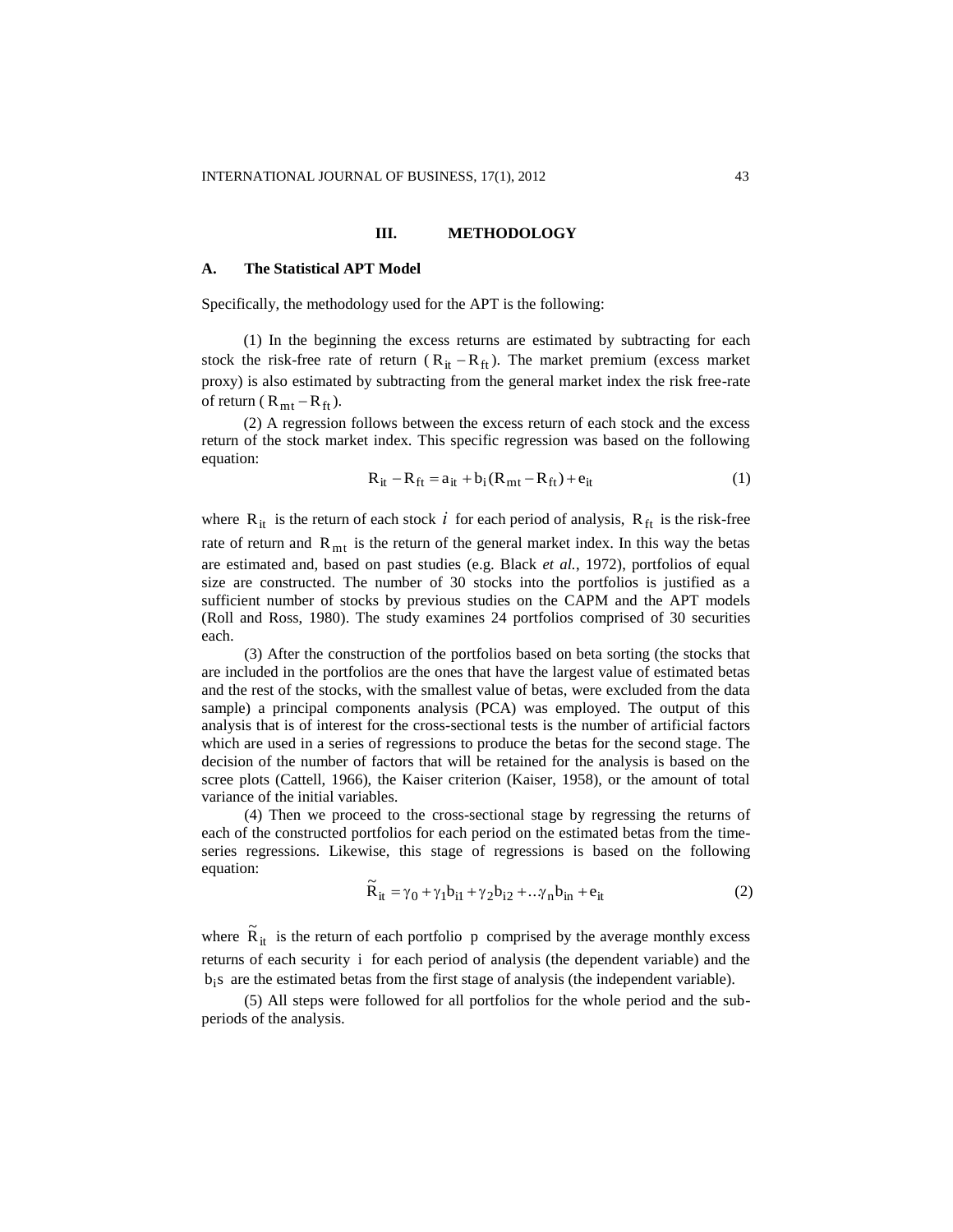## **B. The Macroeconomic APT Model**

The statistical APT and the macroeconomic APT model are both linear models and their only difference comes from the difference in the nature of their systematic factors. In order to empirically test the validity of the macroeconomic APT model, or macrovariable model (MVM), we follow the two-step procedure described in the study of Groenewold and Fraser (1997):

(1) Each security is sorted to some specific portfolio according to the ranking of its beta as in the case of the statistical APT model (Blume, 1970; Friend and Blume, 1970 and others). Then, we regress each security on the number of macroeconomic variables that have been selected for the analysis based on equation (3):

$$
R_{it} = b_{i0} + b_{i1}F_1 + b_{i2}F_2 + \dots + b_{i_k}F_n + e_{it}
$$
 (3)

where  $F_n$  are the factors (macroeconomic variables) selected for the tests,  $b_{ik}$ represent the sensitivities that are estimated from the regression of each security's return,  $R_{it}$ , on the set of factors, and  $e_{it}$  is the random variable assuming that the mean of the variable is zero and its variance is constant ( $E(e_i) = 0$ ,  $Var(e_i) = \sigma^2$  $E(e_i) = 0$ , Var $(e_i) = \sigma^2$ ). It is also assumed that  $E(e_i, e_k) = 0, i \neq k$  and  $cov(e_i, F_n) = 0$  for all securities and factors. This stage is called the time-series regression stage as it involves the use of time series data to estimate a set of sensitivities (factor betas) for each asset (see: Groenewold and Fraser, 1997; Chen and Jordan, 1993).

(2) After the factor betas for each security have been estimated, during the timeseries stage, we cross-sectionally regress these estimated factor betas on the average returns of securities for each portfolio. This cross-sectional regression is based on equation (4) which is the same with equation (2) of the statistical APT model:

$$
\widetilde{\mathbf{R}}_{it} = \gamma_0 + \gamma_1 \mathbf{b}_{i1} + \gamma_2 \mathbf{b}_{i2} + \dots + \gamma_n \mathbf{b}_{ik} + \mathbf{e}_{it}
$$
\n(4)

where  $\tilde{R}_{it}$  is the return of each portfolio p, which is comprised by the average monthly excess returns of each security i for each period of analysis (the dependent variable) and  $b_i s$  are the estimated factor betas or sensitivities, from the time-series stage of analysis (the independent variable). The results of this regression are the values of the estimated risk premiums,  $\gamma$ , for each (macroeconomic) factor for each portfolio of analysis (Groenewold and Fraser, 1997).

(3) All steps were followed for all portfolios for the whole period and the subperiods of the analysis.

# **C. Comparison between the Statistical APT Factors and the Macroeconomic APT Variables**

#### **1. Fisher's Joint Test**

Fisher's (1948) method is a "meta-analysis", which means that we can analyze data after they have already been analyzed and have given specific results. Fisher's analysis is applied on these results. Specifically, it is a technique that combines the results from a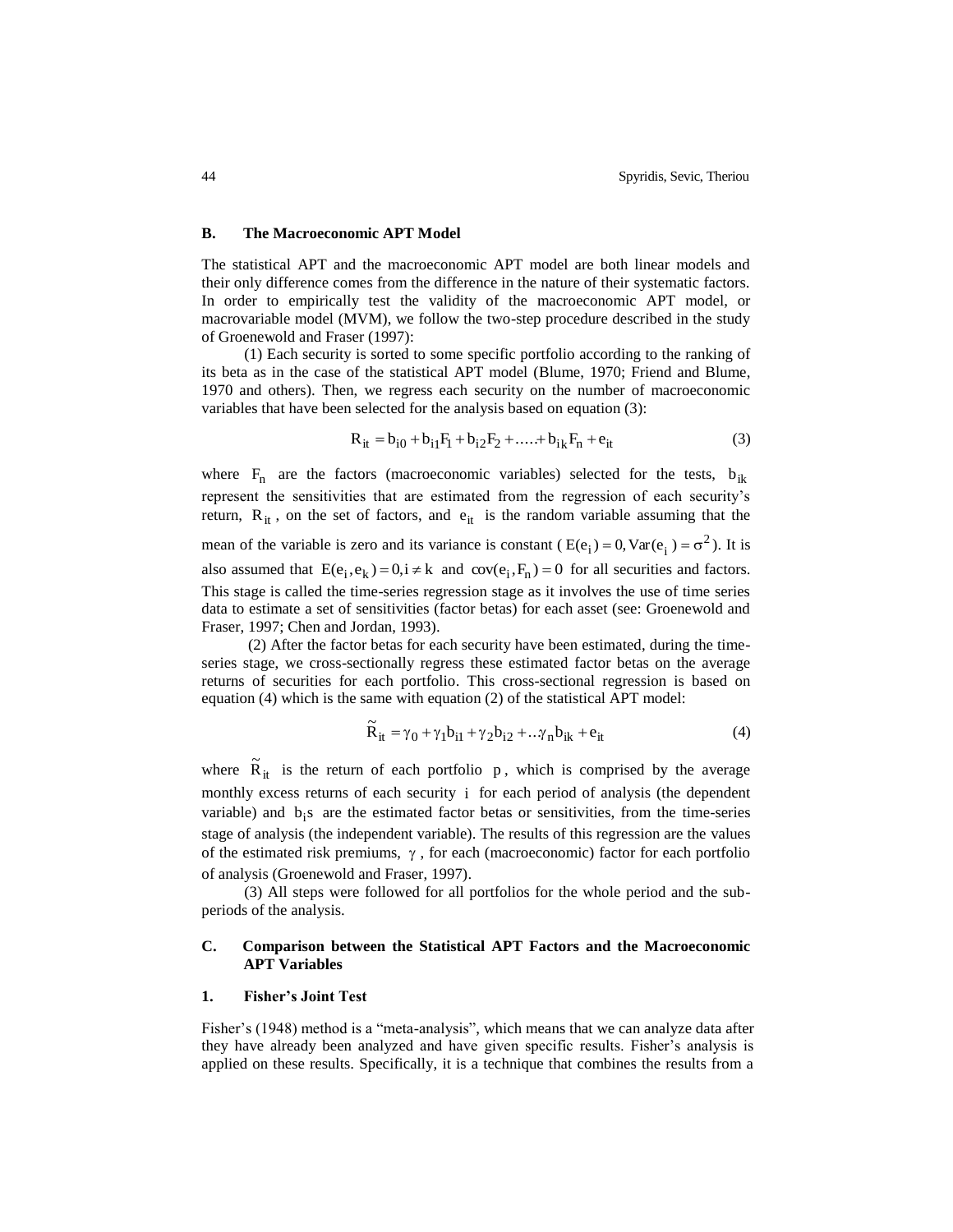variety of [independent](http://en.wikipedia.org/wiki/Statistical_independence) [tests](http://en.wikipedia.org/wiki/Test) bearing upon the same overall [hypothesis](http://en.wikipedia.org/wiki/Hypothesis)  $(H_0)$  as if in a single [test.](http://en.wikipedia.org/wiki/Test) Fisher's method combines the value [probabilities,](http://en.wikipedia.org/wiki/Probabilities) p, or "p[-values"](http://en.wikipedia.org/wiki/P-value), into one [test statistic](http://en.wikipedia.org/wiki/Test_statistic)  $(x^2)$ , having a [chi-square distribution](http://en.wikipedia.org/wiki/Chi-square_distribution) using the following equation (5):

$$
x_{2k}^{2} = -2\sum_{i=1}^{k} \log_{e}(p_{i})
$$
 (5)

The p[-value](http://en.wikipedia.org/wiki/P-value) for the  $x^2$  distribution itself can then be [interpolated](http://en.wikipedia.org/wiki/Interpolation) from a chisquare table using 2k ["degrees of freedom"](http://en.wikipedia.org/wiki/Degrees_of_freedom), where k is the number of tests being combined. As in any similar [test,](http://en.wikipedia.org/wiki/Test)  $H_0$  is rejected for small p[-values,](http://en.wikipedia.org/wiki/P-value) usually < 0.05. Fisher's joint test is applied in the p[-values](http://en.wikipedia.org/wiki/P-value) from the time-series regressions of the factor scores (estimated for the statistical APT during the factor analysis for each portfolio under examination) on the set of the macroeconomic variables selected for the analysis (Chen and Jordan, 1993). The purpose of the tests is to verify if there is truly an overall significant relationship between the factor scores from the statistical APT model and each macrovariable from the macroeconomic APT model.

# **2. Canonical Correlation Analysis**

Canonical Correlation is an extension of multiple regressions. In multiple regression analysis the variables are partitioned into a x -set containing q variables and a y -set containing  $p=1$  variable. The regression solution involves finding the linear combination a'x which is most highly correlated with y . In canonical correlation analysis the y-set contains  $p \ge 1$  variables and we look for vectors a and b for which the correlation between a'x and b'y is maximized (Mardia *et al*,*.* 1979). Let us suppose that x is a q-dimensional random vector having mean  $\mu$  and y is a pdimensional random vector having mean  $\nu$  and that:

$$
E\{(x - \mu)(x - \mu)\} = \Sigma_{11}
$$
 (6)

$$
E\{(y-v)(y-v)'\} = \Sigma_{22}
$$
 (7)

$$
E\{(x - \mu)(y - v)^{t}\} = \Sigma_{12} = \Sigma'_{21}
$$
 (8)

Now consider the two linear combinations  $\eta = a'x$  and  $\phi = b'y$ . The correlation between  $\eta$  and  $\phi$  is:

$$
\rho(a, b) = \frac{a' \Sigma_{12} b}{(a' \Sigma_{11} ab' \Sigma_{22} b)^{1/2}}
$$
\n(9)

The correlation  $\rho(a,b)$  varies with different values of  $\alpha$  and b, hence one might ask what values of  $\alpha$  and b maximize this correlation. Equivalently, we can solve the problem:

$$
\max_{a,b} a' \Sigma_{12} b \text{ subject to } a' \Sigma_{11} a = b' \Sigma_{22} b = 1
$$
 (10)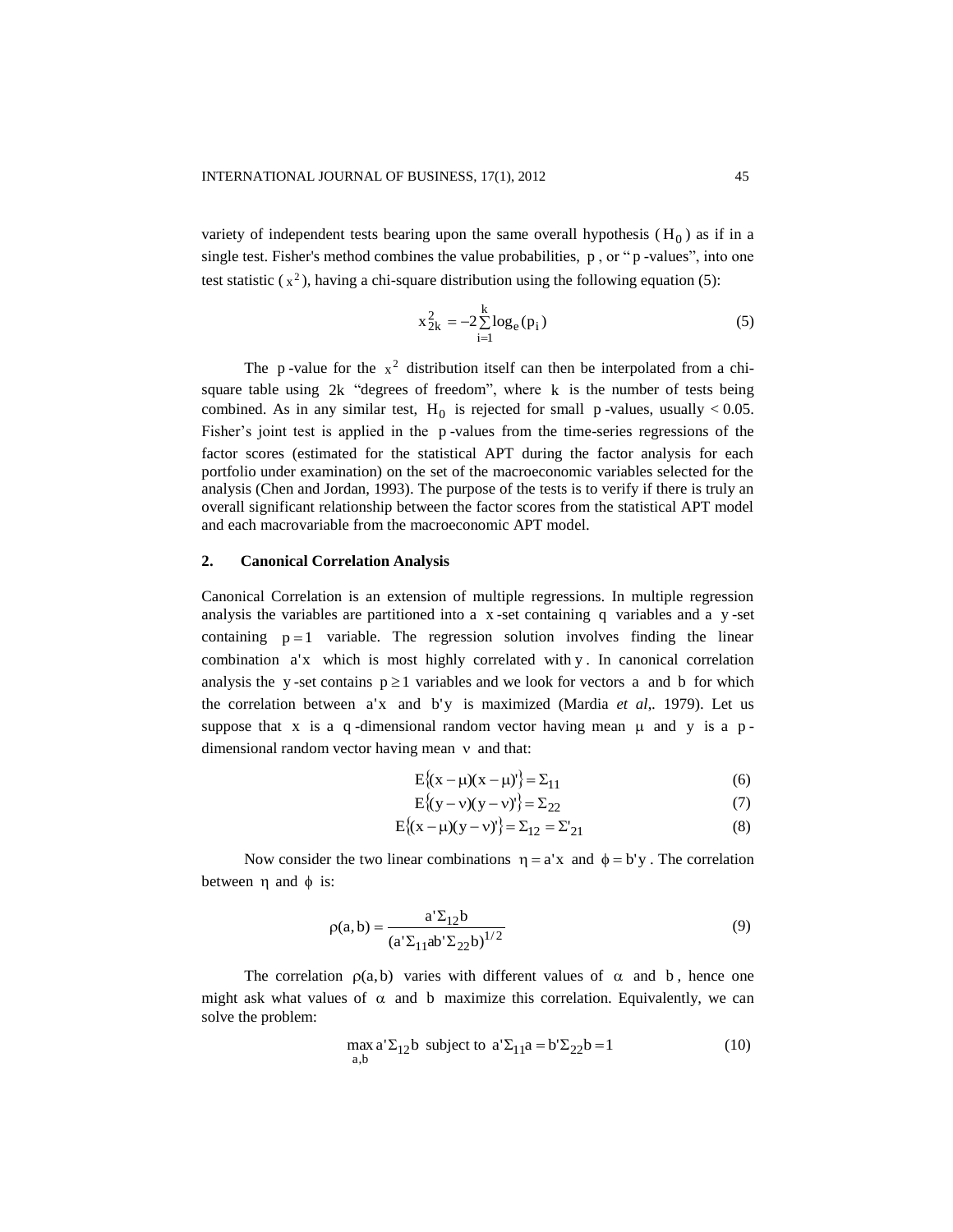The solutions to this problem are vectors  $a_i$  and  $b_i$  which are called the i-th canonical correlation vectors for x and y , respectively, while the random variables  $\eta_i = a_i$ 'x and  $\phi_i = b_i$ 'y are called the *i*-th canonical correlation variables or canonical variates and the  $p(a,b)$  is the *i*-th canonical correlation coefficient between the canonical variates, while the correlations between the canonical variates and the original variables x and y are called canonical loadings and are used for the characterization of the new canonical variates.

# **D. Comparison of the Statistical APT and the Macroeconomic APT Model**

The following criteria are used for the comparison between the models:

(a) The adjusted R square and the significance of the F statistic are used for each portfolio after the cross-sectional regressions for both models.

(b) The Davidson and MacKinnon (1981) equation is applied for the comparison of the models. This equation has the following form:

$$
R_{p,t} - R_{MAPT,t} = a_t (R_{SAPT,t} - R_{MAPT,t}) + e_t
$$
\n(11)

In equation (11)  $R_{\text{SAPT}}$  and  $R_{\text{MAPT}}$  are the expected returns which were generated by the models respectively. If the null hypothesis  $H_0$  is not rejected and the coefficient a is equal to zero, it means that the macroeconomic APT is the better model, which shows that there might be observed variables able to explain the behavior of stock returns. The same comparison criteria are applied for all the portfolios and the periods of examination.

#### **IV. DATA COLLECTION**

The data was obtained from the ASE databanks and it is comprised of daily closing prices of common stocks traded in the ASE during the period between 1989 and 2010. They are raw prices in the sense that they do not include any dividends but are adjusted to stock splits. We tried to split the entire period in specific sub-periods based on two criteria. The first criterion is based on the notion to test the robustness of the results by dividing the whole period into non-overlapping sub-periods of equal length (Leledakis *et al.*, 2003). We should note that due to data availability the last sub-period extends only from January 2007 to May 2010. The second criterion is related to specific changes in the functionality of the Greek economy. For example, the first sub-period (1989-1994) is characterized by specific reforms in the ASE. Although, before 1992, there was high volatility in the ASE market due to an international recession, the political problems in some Balkan countries and other domestic restrictions that reduced the investment interest in the ASE, several changes happened after the end of 1992. Specifically, after the signing of the Maastricht Treaty in the September of the same year, there were reforms in the ASE, such as capital market liberalization, an automated trading system, the dematerialization of stocks and fixed income securities and a relative political stability (Chortareas e*t al.*, 2000, Karanikas *et al.*, 2006) that made the ASE a place of interest. These reforms led to further changes which lead to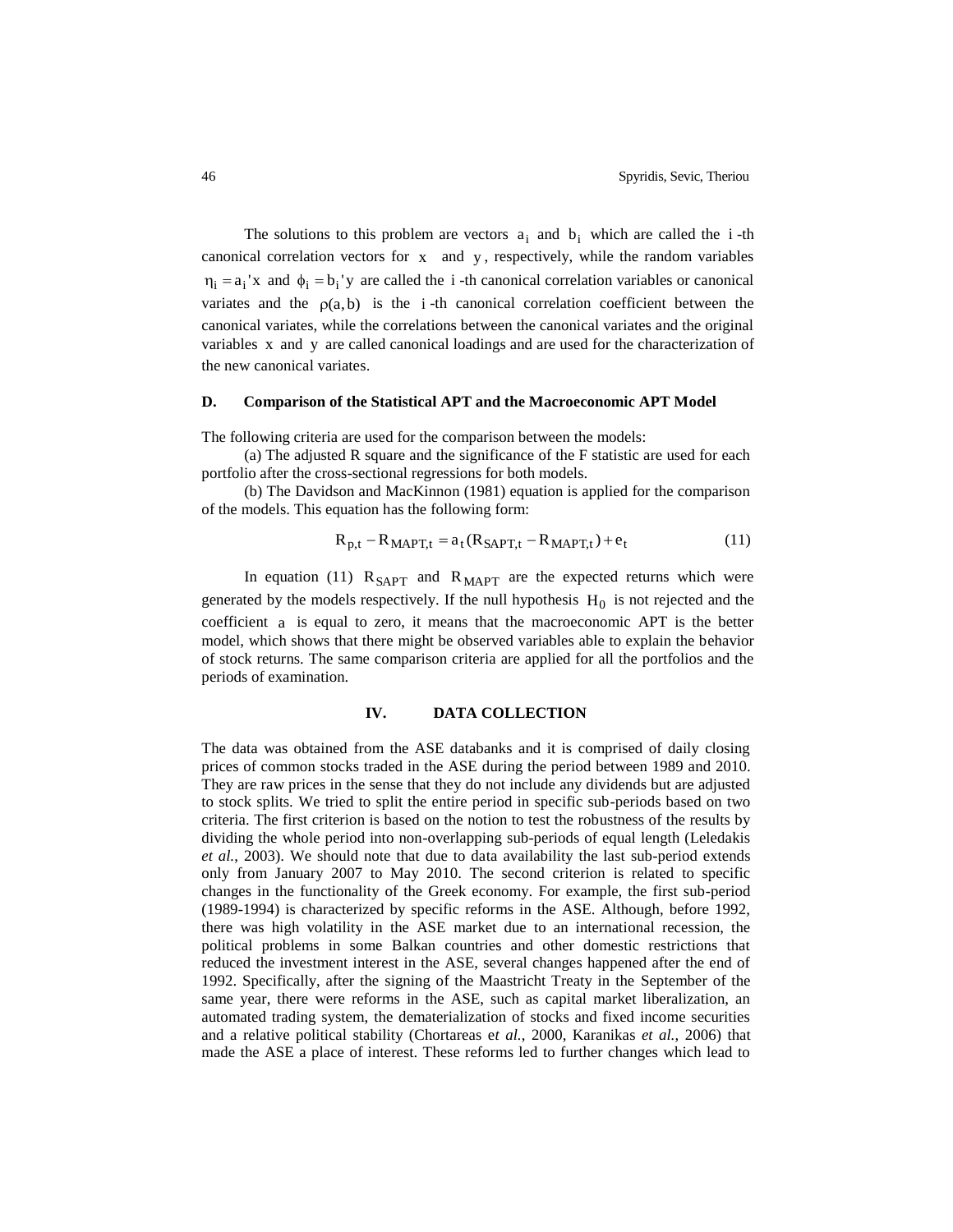the second sub-period of our research. After the domestic and international interest in the ASE, its general index started increasing rapidly after 1997, which implied significant increases in its returns. During the end of 1999 the index was at its highest level after consecutive years of market growth. The third sub-period is characterized by a significant monetary change which is the use of euro as the official currency in the transactions of Greece after 2001. Except of this change there were several other events in Greece such as the upgrade of the Greek market from an emerging to a developed one, according to the Morgan Stanley Capital International, the elections that led to the change of the government in 2004, as well as the Olympic Games that took place in Greece in 2004. As far as the final sub-period is concerned, it covers mainly the period that the economic turbulence started for the Greek economy as well as for several other countries. The data sample included both financial and non-financial stocks. The data set of 257 months was divided in four non-*overlapping* sub-periods (three sub-periods of 72 months each and a forth one of 41 months) for the needs of the analysis based on prior empirical studies (Chen, 1983; Roll and Ross, 1980). The study examines 24 portfolios comprised of 30 securities each. Specifically, one of them covers the whole period of analysis (from 1989 to 2010), two portfolios cover the 1989-1994 sub-period, five portfolios cover the 1995-2000 sub-period, while there are eight portfolios both for the third and the fourth sub-period. All stocks used in the study had a complete price history, which means that they had no missing values due to temporary delisting or suspension or just because of missing data (Chen, 1983). Subsequently, for the four sub-periods sample sizes of 72, 166, 259 and 263 were produced respectively, while for the whole period the sample size consisted of 43 stocks  $-$  the only stocks with no missing values during the period 1989−2010. Moreover, only one portfolio was constructed based on beta sorting for the period between 1989 and 2010 as explained in part A of section III. In the case of the first sub-period two portfolios (30 stocks each) were constructed, for the second sub-period five portfolios were constructed while for the third and fourth sub-periods eight portfolios were constructed. The return of the market was obtained from the ASE Composite (General) Share Price Index. Finally, the three-month Government Treasury Bill Rate, which is considered to be a short-term interest rate, was used as the risk-free interest rate and was obtained from the Central Bank of Greece. The daily returns of stocks were calculated using the logarithmic approximation:

$$
R_{i,t} = \log \binom{P_{i,t}}{P_{i,t-1}}
$$
 (12)

where  $P_{i,t}$  is the closing price of day t for asset i (Chortareas *et al.*, 2000). Then the daily returns were aggregated to compose the monthly return series used as the input of the analysis. As mentioned before, while in previous empirical studies like the one of Roll and Ross (1980) the stocks were sorted alphabetically into portfolios, in our study the portfolios were constructed on the ranking of betas, a procedure similar to the studies of Blume (1970) and Friend and Blume (1970). The purpose was to eliminate the diversifiable risk and to reduce the error-in-variables problem (Clare and Thomas, 1994; Campbell *et al.*, 1997). The variables explained above were used for the application of the statistical APT model. As far as the macroeconomic APT model is concerned, a number of macroeconomic variables were also collected based on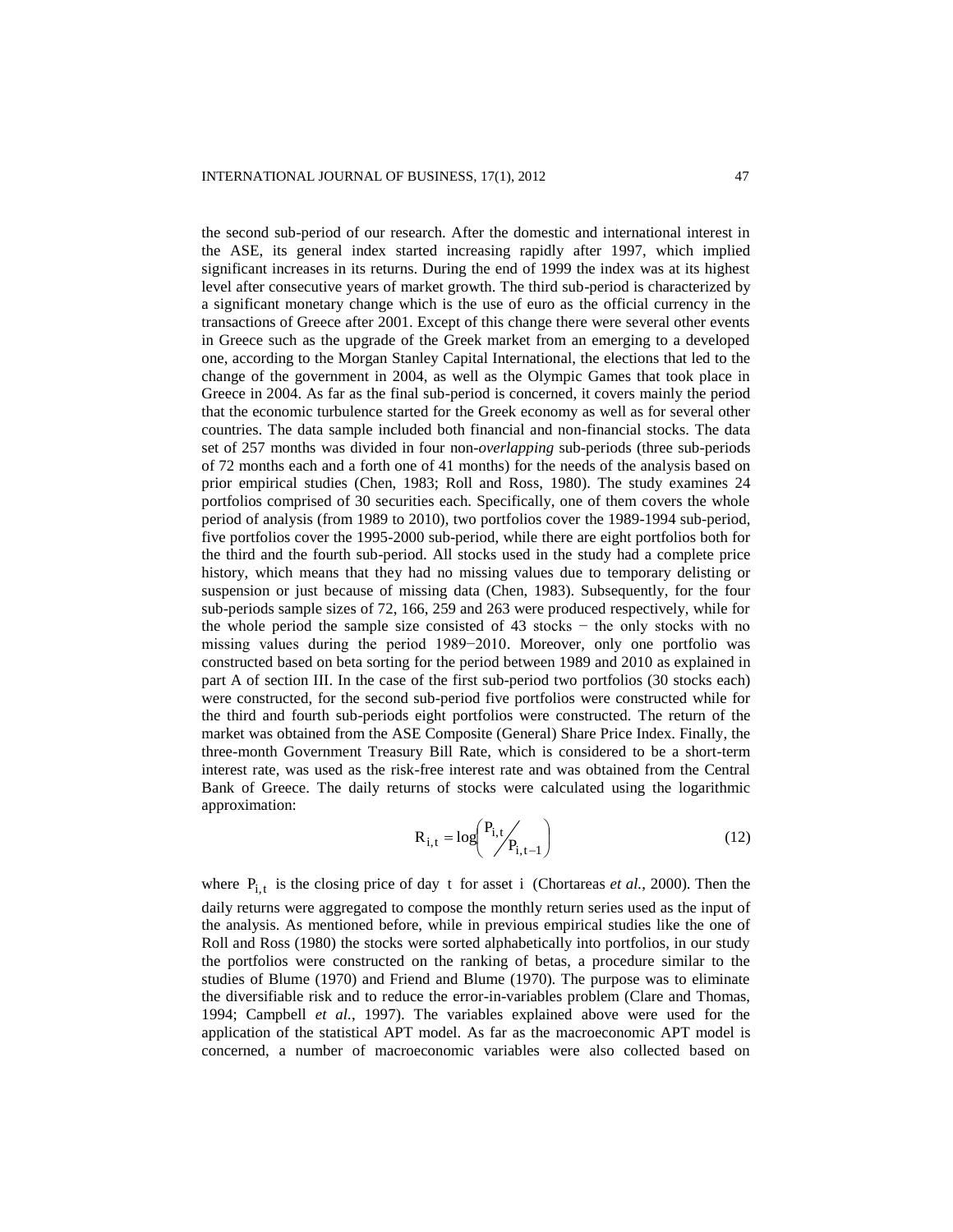previous theory in order to test the model and compare the results with prior studies (Chen *et al.*, 1986; Groenewold and Fraser, 1997). We should also mention at this point that, although we test predetermined factors in the macroeconomic model, there are methods which are used to determine the number and identity of relevant prespecified factors before estimating a pricing model (Mei, 1993). In Table 1 we present the basic data series and the respective derived series.

| Macroeconomic Variables  |                                          |                                                                                                       |  |  |  |  |  |  |  |
|--------------------------|------------------------------------------|-------------------------------------------------------------------------------------------------------|--|--|--|--|--|--|--|
| A. Basic Data Series     |                                          |                                                                                                       |  |  |  |  |  |  |  |
| Symbol                   | Variable                                 | Measurement                                                                                           |  |  |  |  |  |  |  |
| $I_t$                    | Inflation                                | Consumer Price Index                                                                                  |  |  |  |  |  |  |  |
| $IP_t$                   | <b>Industrial Production</b>             | <b>Total Index of Industrial Production</b>                                                           |  |  |  |  |  |  |  |
| $PS_t$                   | <b>Petroleum Series</b>                  | Producer Price Index: Manufacture<br>of Coke, Refined Petroleum<br><b>Products and Nuclear Fuels</b>  |  |  |  |  |  |  |  |
| $RMI_t$                  | <b>Stock Market Index Return</b>         | Return on an equally-weighted<br>market portfolio of the ASE                                          |  |  |  |  |  |  |  |
| $USDER_t$                | US Dollar to Euro Exchange Rate          | US Dollar to Euro Exchange Rate                                                                       |  |  |  |  |  |  |  |
| $BPER_t$                 | British Pound to Euro Exchange Rate      | <b>British Pound to Euro Exchange</b><br>Rate                                                         |  |  |  |  |  |  |  |
| $TBR_t$                  | Risk-Free Rate of Return                 | 3-month Treasury Bill Rate                                                                            |  |  |  |  |  |  |  |
| $LTGB_t$                 | Long-Term Government Bond                | 5-year Government Bond Rate                                                                           |  |  |  |  |  |  |  |
| <b>B.</b> Derived Series |                                          |                                                                                                       |  |  |  |  |  |  |  |
| Symbol                   | Variable                                 | Measurement                                                                                           |  |  |  |  |  |  |  |
| $E(I_t)$                 | <b>Expected Inflation</b>                | Estimated from an ARIMA $(0,1,5)$<br>$(0,0,1)$ model, based on the Box-<br>Jenkins (1976) methodology |  |  |  |  |  |  |  |
| $UI_t$                   | Unexpected Inflation                     | $UI_t = I_t - E(I_t)$                                                                                 |  |  |  |  |  |  |  |
| $\text{CEI}_{t}$         | Change in Expected Inflation             | $CEI_t = E(I_{t+1}) - E(I_t)$                                                                         |  |  |  |  |  |  |  |
| $GRIP_t$                 | Growth Rate in the Industrial Production | $GRIP_t = log_e(P_t / P_{t-1})$                                                                       |  |  |  |  |  |  |  |
| $CPS_t$                  | Change of the Petroleum Series           | $CPS_t = log_e (PS_t / PS_{t-1})$                                                                     |  |  |  |  |  |  |  |
| $TP_t$                   | Term Premium                             | $TP_t = LTGB_t - TBR_t$                                                                               |  |  |  |  |  |  |  |

**Table 1** The presentation and measurement of the macrovariables

It is of interest to mention that summary statistics for all the portfolios showed that for most of the cases there is no visible deviation from normality for the excess returns of the ASE portfolios. The results are available upon request for all portfolios and sub-periods of investigation.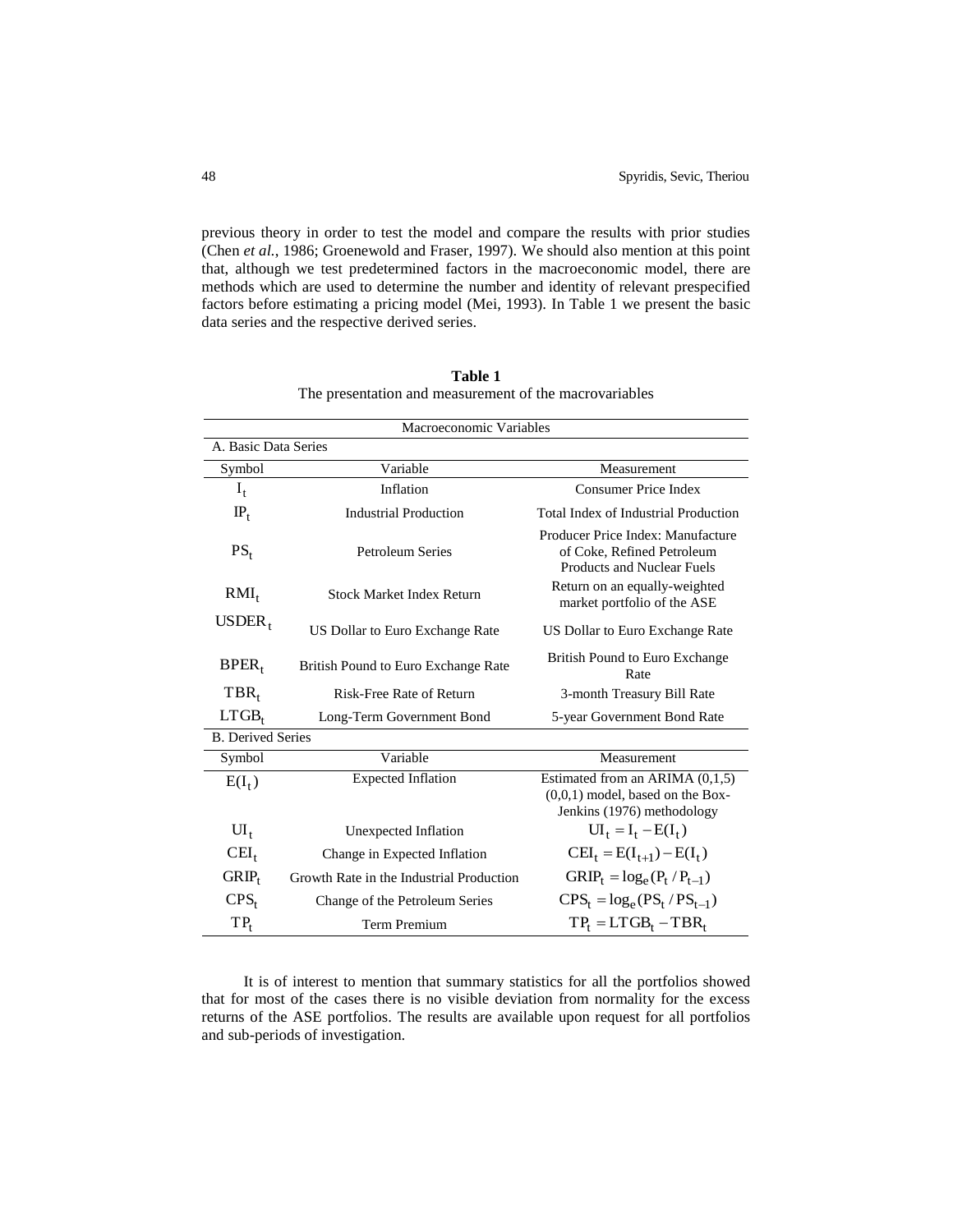# **V. EMPIRICAL RESULTS**

#### **A. APT Principal Components Analysis Results**

The number of factors and the estimated betas of the APT model, used later in the cross-sectional tests, are determined through principal components analysis. Varimax rotation is used so as to minimize the number of variables who may have high loadings on some factors. In this section we present as an example portfolio 1 of the  $1<sup>st</sup>$  subperiod (1989−1994). The procedure is the same for all the other portfolios of the analysis. The Kaiser-Meyer-Olkin test value is high (0.887) and the Bartlett's test is statistically significant (0.000), which means that the factor analysis followed is the proper technique for this data. The KMO test values between 0.8 and 0.9 can be described as excellent. The Bartlett's test of sphericity tests the hypothesis that there is no shared variance in the component matrix under examination. In this test a significant chi-square statistic explains that factor analysis is appropriate as a method for the data. In the present portfolio, as well as at the rest of the portfolios for all periods, the KMO test value and the test of sphericity are high and significant respectively. Furthermore, the eigenvalues representing the proportion of total variance in all variables that is accounted for by that specific factor. In order to decide the number of factors that will be retained, we examine the scree plot and the possible maximum amount of variance explained. The results showed that there are six significant factors. As far as the scree plot is concerned, which presents the eigenvalues for each of the components under examination, the respective figure showed that after the sixth factor the eigenvalues are decreasing slowly and we decide to retain the six factors (Cattell, 1966). From the observations above we come to the conclusion to retain the first six significant factors that account for over 80 per cent of the total variance. In other words, the results from the tests show that there are six factors that have an effect on the behavior of ASE stock prices. We should mention here that the first factor alone explains more that 21 per cent of the total variance.

# **B. Statistical APT Cross-sectional Test Results**

Table 2 presents the cross-sectional results of the statistical APT model. The first row of each cell for each factor depicts its beta coefficient, while in the second row of the same cell the respective p-value is presented. During the whole period (1989–2010), it is obvious that the APT has an adjusted  $R^2$  equal to 39.9 per cent for its only portfolio. This means that the model offers some explanation to the relationship between average excess returns and a number of unobserved variables. Moreover, the  $F$  statistic (sig.  $=$ 0.008) shows that the independent (unobserved) variables are valid in the explanation of the variation of the dependent variable (the portfolio). As far as the  $1<sup>st</sup>$  sub-period is concerned, the results are in favor of the application of the APT model, as the portfolios have a significant adjusted  $R^2$ , the F statistic shows that the factors can explain the variation in the average excess returns and several coefficients are statistically significant. Overall, during this period, the APT performs well. For the  $2<sup>nd</sup>$  sub-period the test results are also strong. They report sufficient values of the adjusted  $R^2$ , except of portfolio 3. This means that the model provides an adequate explanation between the behavior of average excess returns and the effect of the statistical factors. The F statistic is also significant in most of the cases.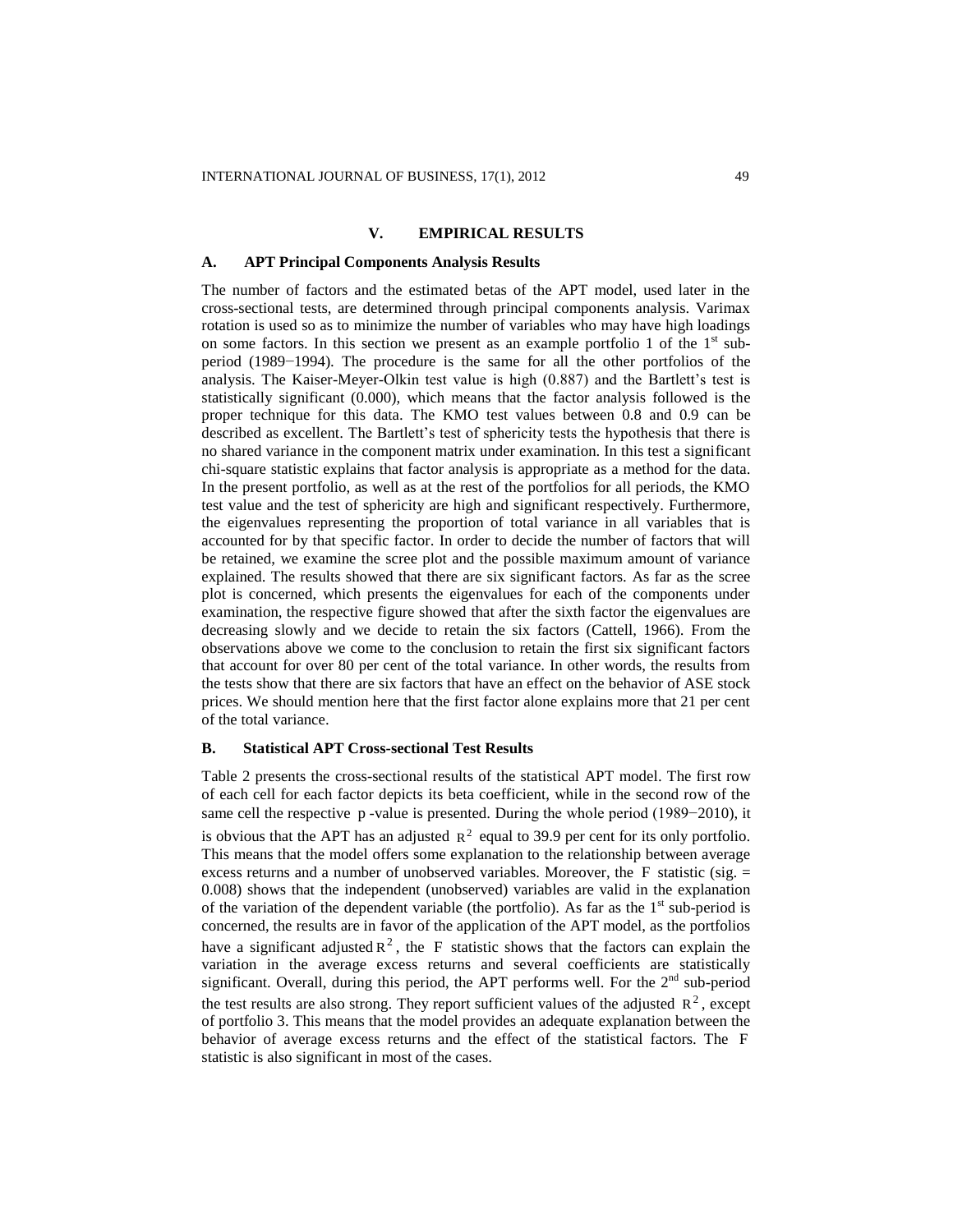50 Spyridis, Sevic, Theriou

**Period Portfolios**  $\gamma_0$   $\gamma_1$  $\gamma_1$   $\gamma_2$   $\gamma_3$  $\gamma_3$   $\gamma_4$   $\gamma_5$  $\gamma_5$   $\gamma_6$   $\gamma_7$  $\gamma_7$   $\gamma_8$   $\gamma_9$  $\gamma_9$ Adjusted  $R^2$ **DW F Sig. 1989**− **1994** P1 -0.006 0.342 0.054 0.480 0.018 0.770 0.056 0.352 0.037 0.257 0.041 0.030 -0.008 0.683 0.433 1.442 0.003 P2 -0.012 0.032 0.036 0.546 -0.016 0.587 0.024 0.426 0.015 0.567 0.013 0.644 0.001 0.966 0.047 0.000 0.049 0.023 0.989 0.007 0.515 1.538 0.003 **1995**−**2000** P1 0.010 0.413 -0.086 0.585 -0.017 0.896 -0.032 0.771 -0.019 0.823 -0.005 0.950 0.274 2.713 0.024 P2 0.006 0.374 0.023 0.742 -0.018 0.792 0.050 0.468 0.026 0.669 0.011 0.761 0.481 1.749 0.001 P3 0.012 0.452 -0.043 0.827 -0.063 0.725 -0.036 0.769 -0.035 0.756 -0.028 0.785 -0.003 0.960 -0.073 1.494 0.673 P4 -0.167 0.139 2.355 0.053 2.167 0.056 2.143 0.055 1.436 0.098 0.773 0.009 0.132 1.986 0.135 P5 0.010 0.036 -0.039 0.405 -0.036 0.408 -0.008 0.847 -0.013 0.737 0.023 0.237 0.001 0.943 -0.014 0.389 0.287 2.192 0.037 **2001**−**2006** P1 -0.001 0.859 -0.231 0.040 -0.215 0.025 -0.177 0.014 0.313 1.651 0.005 P2 0.001 0.926 -0.234 0.003 -0.298 0.000 -0.211 0.002 -0.071 0.019 -0.099 0.001 0.576 2.296 0.000 P3 0.001 0.870 -0.161 0.020 -0.154 0.021 -0.168 0.012 -0.164 0.011 -0.101 0.043 -0.058 0.060 0.244 2.061 0.048 P4 -0.001 0.882 -0.118 0.064 -0.093 0.102 -0.084 0.092 -0.085 0.091 -0.091 0.026 -0.095 0.002 0.698 2.337 0.000 P5 -0.007 0.205 -0.055 0.349 -0.078 0.169 -0.066 0.074 -0.054 0.071 -0.051 0.106 -0.052 0.040 0.390 2.589 0.006 P6 -0.013 0.829 0.189 0.781 0.090 0.870 0.072 0.876 0.077 0.774 1.060 0.000 0.000 0.999 -0.024 0.907 0.803 2.067 0.000 P7 -0.001 0.579 -0.100 0.000 -0.101 0.000 -0.082 0.000 -0.050 0.001 -0.060 0.000 -0.050 0.000 -0.069 0.000 -0.010 0.260 0.678 1.205 0.000 P8 0.006 0.081 -0.135 0.000 -0.109 0.000 -0.051 0.003 -0.066 0.000 -0.025 0.025 -0.043 0.002 -0.052 0.000 -0.055 0.000 -0.049 0.001 0.579 1.149 0.001

**Table 2** The cross-sectional test results of the statistical APT model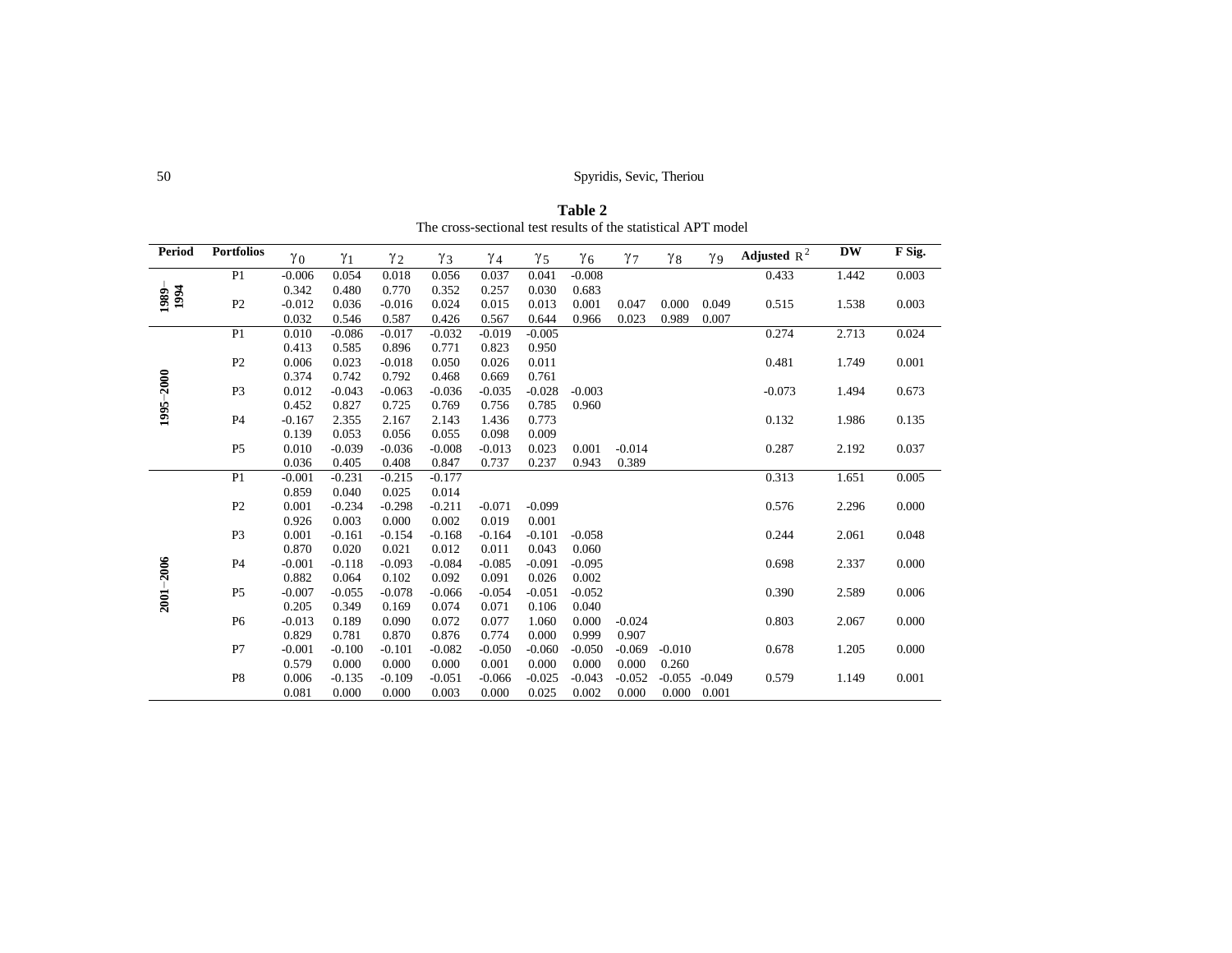| Table 2 (continued) |  |
|---------------------|--|
|---------------------|--|

|              | P1             | 0.006    | $-0.236$ | $-0.038$ | $-0.258$ | 0.011    |          |          |          |       |          | 0.017    | 2.285 | 0.368 |
|--------------|----------------|----------|----------|----------|----------|----------|----------|----------|----------|-------|----------|----------|-------|-------|
|              |                | 0.820    | 0.076    | 0.635    | 0.091    | 0.896    |          |          |          |       |          |          |       |       |
|              | P <sub>2</sub> | $-0.023$ | $-0.120$ | $-0.047$ | $-0.033$ | $-0.055$ | 0.036    | $-0.061$ | 0.229    |       |          | 0.199    | 1.622 | 0.097 |
|              |                | 0.587    | 0.613    | 0.809    | 0.761    | 0.724    | 0.757    | 0.526    | 0.027    |       |          |          |       |       |
|              | P <sub>3</sub> | $-0.014$ | $-0.209$ | $-0.015$ | $-0.068$ | 0.026    | $-0.144$ | 0.130    |          |       |          | 0.294    | 1.382 | 0.025 |
|              |                | 0.729    | 0.329    | 0.931    | 0.782    | 0.859    | 0.123    | 0.022    |          |       |          |          |       |       |
|              | P <sub>4</sub> | 0.030    | $-0.175$ | $-0.278$ | $-0.422$ | $-0.301$ | $-0.150$ | $-0.091$ |          |       |          | 0.210    | 2.035 | 0.071 |
| 2010<br>2007 |                | 0.369    | 0.346    | 0.114    | 0.073    | 0.006    | 0.097    | 0.234    |          |       |          |          |       |       |
|              | P <sub>5</sub> | $-0.015$ | $-0.175$ | $-0.075$ | $-0.060$ | 0.101    | $-0.167$ | $-0.017$ | $-0.002$ |       |          | $-0.027$ | 2.153 | 0.531 |
|              |                | 0.630    | 0.389    | 0.707    | 0.708    | 0.271    | 0.183    | 0.857    | 0.987    |       |          |          |       |       |
|              | P <sub>6</sub> | $-0.025$ | $-0.021$ | 0.027    | $-0.010$ | $-0.093$ | $-0.033$ | 0.017    | 0.144    |       |          | $-0.053$ | 1.749 | 0.602 |
|              |                | 0.320    | 0.877    | 0.898    | 0.947    | 0.525    | 0.674    | 0.874    | 0.047    |       |          |          |       |       |
|              | P7             | $-0.009$ | $-0.171$ | $-0.061$ | $-0.120$ | $-0.038$ | 0.053    | $-0.129$ | $-0.163$ | 0.017 |          | 0.220    | 2.172 | 0.094 |
|              |                | 0.650    | 0.273    | 0.743    | 0.445    | 0.754    | 0.350    | 0.345    | 0.008    | 0.851 |          |          |       |       |
|              | P8             | $-0.022$ | 0.103    | 0.123    | $-0.110$ | 0.122    | $-0.095$ | $-0.078$ | 0.026    | 0.055 | $-0.056$ | 0.014    | 1.856 | 0.447 |
|              |                | 0.097    | 0.618    | 0.431    | 0.262    | 0.319    | 0.345    | 0.430    | 0.703    | 0.577 | 0.603    |          |       |       |
|              | P <sub>1</sub> | 0.000    | 0.021    | $-0.003$ | $-0.044$ | $-0.083$ | $-0.056$ | 0.015    | 0.020    |       |          | 0.399    | 1.745 | 0.008 |
| 2010<br>1989 |                | 0.965    | 0.660    | 0.932    | 0.174    | 0.003    | 0.177    | 0.561    | 0.441    |       |          |          |       |       |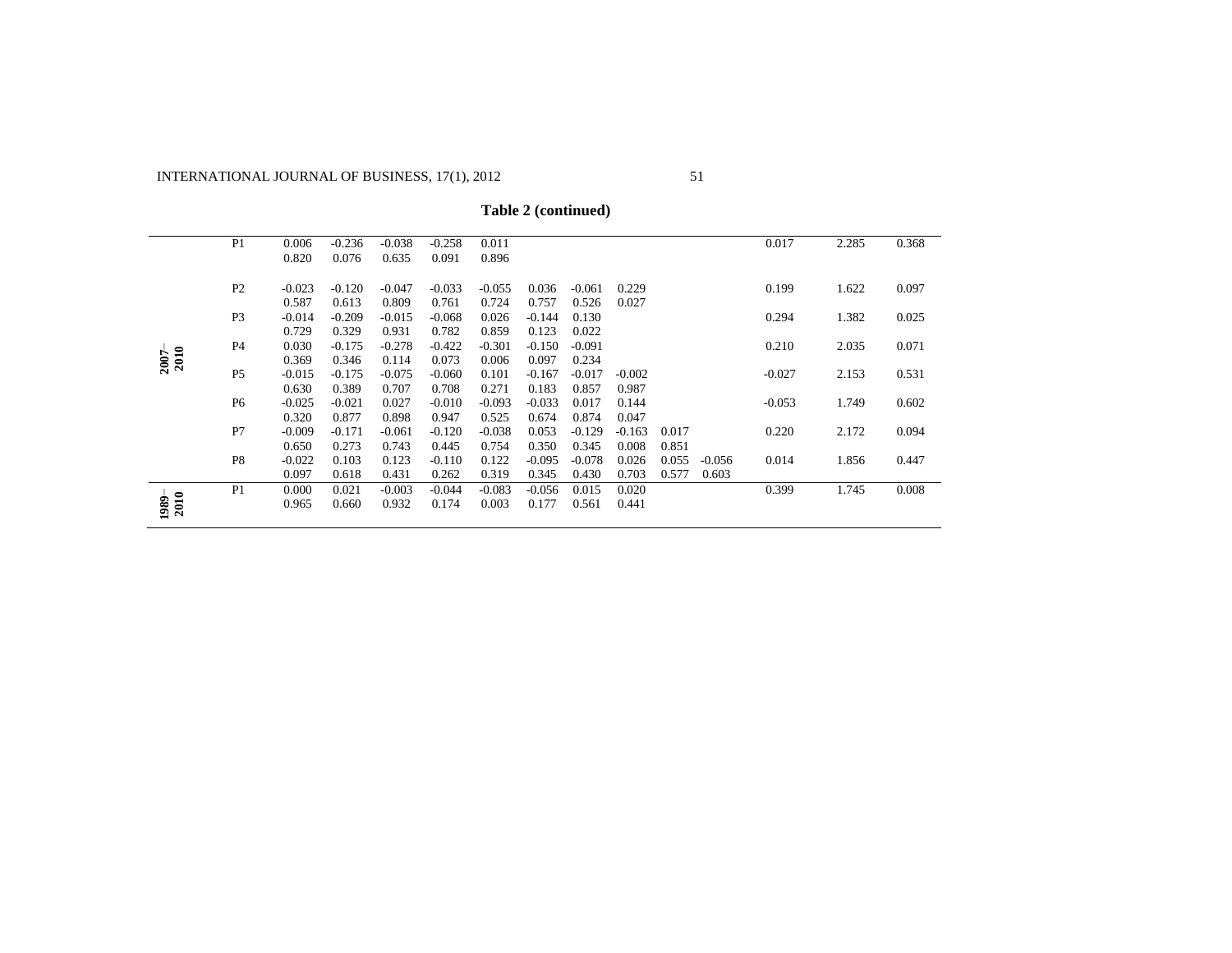Moreover, for the third sub-period (2001−2006), the adequacy of the model is still evident as it can be seen from the values of the adjusted  $R^2$  and the F statistic. The last sub-period (2007-2010) seems to present results not in favor of the APT model. The adjusted  $R^2$  has negative values in some cases, while the F statistic is significant only in the case of portfolio 3. This is a sign that the latest events in the Greek economy due to the economic crisis have affected the ASE stocks. As the model is based on information that is the result of statistical analysis using as data only stock returns, in order to construct the artificial factors, it is possible these last economic events to have an effect on the behavior of stocks as well as on the performance of the APT model.

# **C. Empirical Findings of the Macroeconomic APT Model**

# **1. Time-series Regression Analysis between the Factor Scores and the Macrovariables**

In this section we investigate for possible relationships between the macrovariables that are used in the analysis and the factor scores that were generated during factor analysis (Chen and Jordan, 1993). Fisher's (1948) joint test is applied based on the hypothesis that the coefficient on that variable is jointly equal to zero. Although there is a significant relationship between several variables and the respective factor scores for many of the portfolios, the results from the joint tests show that, overall, only the stock market index has a strong relationship with the factor scores generated from the factor analysis of stock returns. This is visible in most of the cases and it is in accordance with the findings of Chen *et al.* (1986) and Chen and Jordan (1993). Additionally, the two inflation variables, while they generally present insignificance in almost all the portfolios, at least one of them seems to play a significant role for the portfolio of the whole period, the first portfolio of the second sub-period and the second portfolio of the third sub-period. This result of the weak performance of the inflation variables is in agreement with the findings of Chen *et al.* (1986). The addition of new variables during the last sub-period did not change the empirical findings as the effect of both exchange rates and the term premium was minor on portfolio returns. Contrary to prior studies that verified the significance of term premium (McGowan and Dobson, 1993) the results are insignificant, which could be due to the fact that the new economic situation in Greece in not affected by specific economic factors and new ones should be determined, even on an international level. While in the work of Chen and Jordan (1993) the unexpected growth rate in the industrial production presents a small significance, in our case this variable is insignificant at all levels of significance, except of the case of portfolio 3 during the last sub-period (2007-2010). On the contrary, other variables, such as the stock market index, are based more directly on market prices (Chen and Jordan, 1993) and this may be a reason of significance based on the results from the joint test. As far as the unexpected change in the petroleum series is concerned, which is used here as a similar index to the one used by Chen *et al.* (1986) and Chen and Jordan (1993), only for the first and the second portfolio of the third subperiod (2001−2006) the variable seem to be significant at the 10 and 5 per cent level (0.098 and 0.030 respectively). This result may be due to the fact that we use a similar and not the same index (i.e. crude petroleum index) used in previous studies (Chen *et al.*, 1986; Chen and Jordan, 1993; Clare and Thomas, 1994). The table with the joint test results is available upon request for all the portfolios.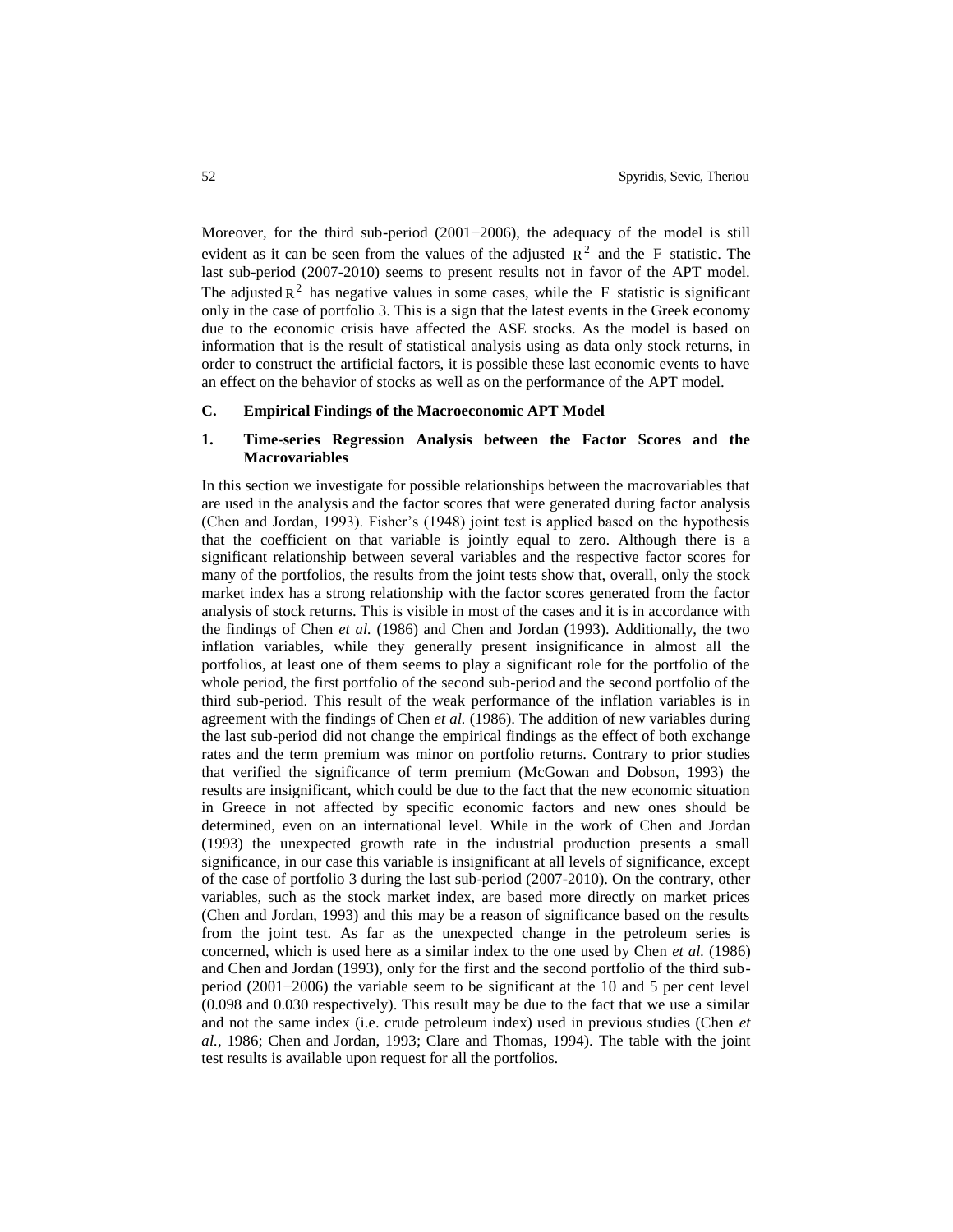# **2. Canonical Correlation Analysis between the Set of Factor Scores and the Set of Macroeconomic Variables**

The purpose of canonical correlation analysis is to find the linear combinations that maximize the correlations between the members of each canonical variate pair. This pair consists of different combinations between two sets of variables, one set of dependent variables and the other set of independent ones. As an example, for the first portfolio of the second sub-period (1995−2000) the squared canonical correlation is equal to 0.945 which means that approximately 94.5 per cent of the total variance of the first linear combination of the factor scores is explained by the total variance of the respective linear combination of the macrovariables. The canonical loadings for almost all the portfolios show that the first linear combination is due to the return on the stock market index, a finding which is exactly the same as in the work of Chen and Jordan (1993). This is another confirmation that the stock market index still has the power to absorb the necessary amount of information so as to explain the behavior of securities. This is a sign that the results contradict up to a point the findings of Chen *et al*. (1986), although this conclusion was a result of multiple regressions and not of canonical correlation analysis. Except of the significance of the stock market index, the second linear combination seems to be due to the change in the expected inflation and the unexpected inflation (although this happens only in one case during the third subperiod). While these results contradict the findings of Chen and Jordan (1993), there are similarities with our results from Fisher's joint test as in the case of the second portfolio of the third sub-period (2001−2006). In this case the inflation measure seems to be statistically significant from the results of the joint test and the results of the canonical correlation analysis. The results are in accordance to the fact that the inflation measures such as the change in the expected inflation have relatively more power to affect the behavior of stock returns, especially when these variables are more volatile during specific periods. The findings of the relatively small but interesting role of the inflation variables in the ASE, confirms the conclusions of Chen *et al.* (1986) about the small but interesting performance of these variables in stock markets. However, our results contradict those of Chen and Jordan (1993) where at least the unexpected growth rate in the industrial production seems to be significant for any of the portfolios, while, the unexpected change in the petroleum series seems to be significant only in one case during the fourth sub-period. The results of the joint test and the canonical correlation analysis verify that these two variables are relatively insignificant in the explanation of the variance of any set of factor scores. The minor significance of the petroleum index can partially be explained by the fact that several similar indices, that include petroleum, have become much more volatile through the years due to several reasons, such as the increase in the price of crude petroleum which affects the cost of petroleum products and have an effect on a country's economy. The table that presents the significant linear combinations between the two sets, with the respective squared canonical correlations that show the percentage of variance shared between the two sets of variables*,* the p -value, which shows the significance of the correlation between them, and the macrovariables with their respective significant loadings for each set of macrovariables is available upon request from the authors.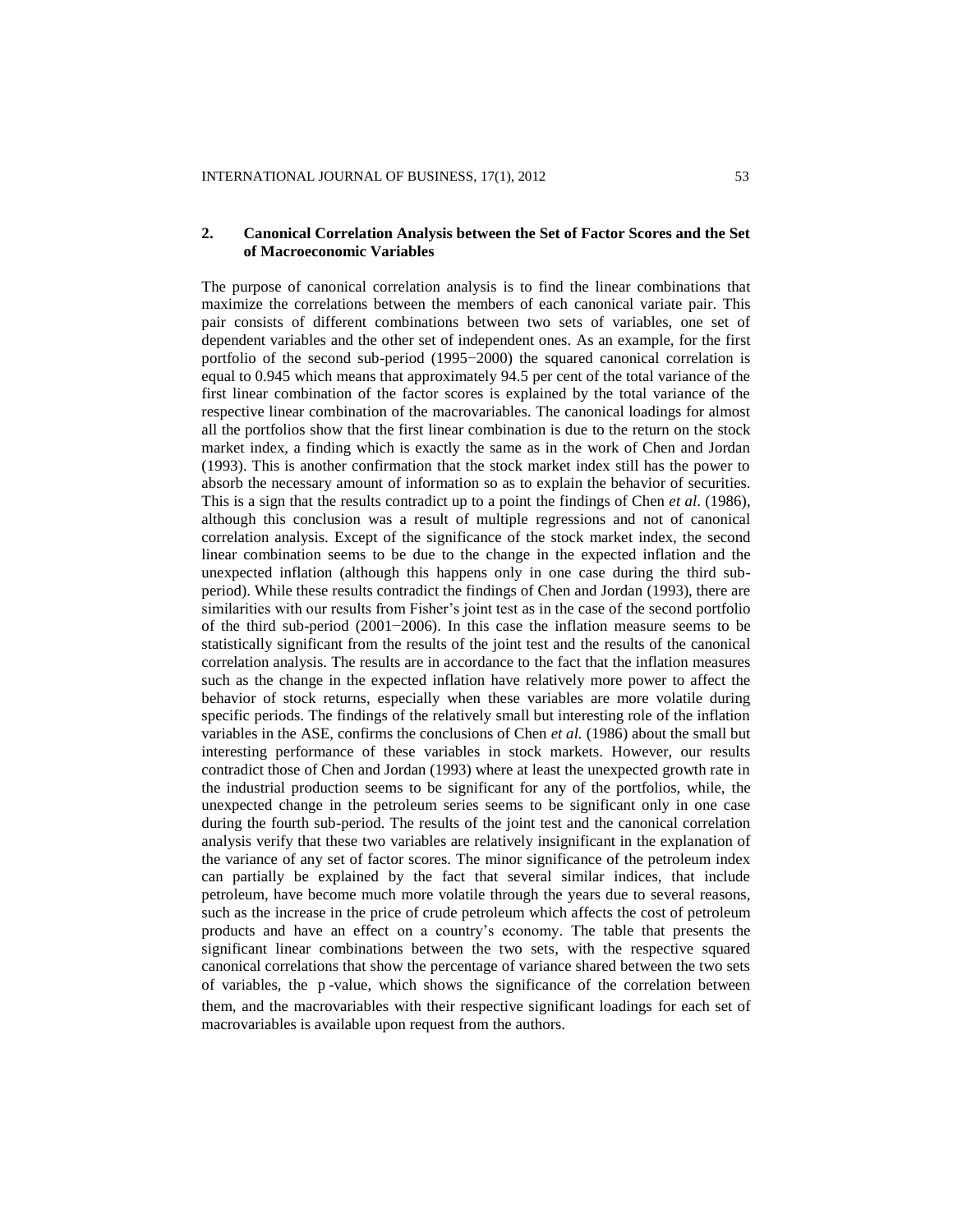#### **D. Macroeconomic APT Cross-sectional Test Results**

Table 3 presents the cross-sectional results after the application of the macroeconomic APT model (Chen *et al.*, 1986; Chen and Jordan, 1993; Groenewold and Fraser, 1997). The first row of each cell for each factor depicts the beta coefficient of each factor, while in the second row of the same cell the respective p-value is presented. As far as the only portfolio for the whole period (1989−2010) is concerned, the macroeconomic APT model does not seem to have the power to explain stock returns. The adjusted  $R^2$ is 0.168 and the F statistic is equal to 0.071. The results of the macroeconomic APT model for the whole period are different to those of the statistical APT model, as the latter's adjusted  $R^2$  is equal to 0.399 and the F statistic is equal to 0.008. In the 1<sup>st</sup> subperiod (1989−1994) the results of the models are even more similar as they both seem to have the potential to affect stocks (adjusted  $\mathbb{R}^2$  equal to 0.417 and 0.400 for the first and the second portfolio respectively). In all these cases the F statistic is also significant at the 1 per cent level (0.001 and 0.002). This might be a sign of concurrence between the artificial factors and the observed macrovariables. This period of investigation is characterized by several reforms in the ASE in order to overcome the difficulties in its functionality, so it is very interesting to see that such concurrence may be feasible. During the  $2<sup>nd</sup>$  period (1995−2000) on a domestic and an international level the results are different between the models. If we see the F statistics for each portfolio in both tables, we can see that at the cells that the one model has the ability to explain stock returns, in the respective cell of the other table the other model performs poorly (for example, while portfolio 4 in Table 2 of the statistical APT model shows an adjusted  $R^2$  equal to 0.132 and F statistic equal to 0.135, Table 3 shows that for the same portfolio the adjusted  $R^2$  is equal to 0.277 and the F statistic is 0.023). These results might be, as already mentioned, the aftermath of macroeconomic crises around the world, for instance in Brazil and Russia, and other economic problems that have occurred domestically and internationally. These phenomena motivate the use of more variables, mostly international, in these tests. In the  $3<sup>rd</sup>$  sub-period (2001−2006), the macroeconomic APT model seems to explain stock returns less in comparison to the statistical APT model, a result which is evident by the F statistics (which in more than half the cases are insignificant at the 5 per cent level) and the adjusted  $R^2$ s which are relatively small. This is a sign that, as the ASE has become a developed market in the new millennium new factors may affect stocks' behavior. This is why the artificial factors of the statistical APT model seem to be more significant in comparison to the macroeconomic model. It includes a number of significant (unobserved) factors and the only problem is to be identified and used in the tests. The results of the last sub-period (2997-2010) are even worse for the model as in only one case (portfolio 2) the model seems to be adequate in the explanation of stocks' behavior. These findings verify once more that the addition of new variables during the last sub-period did not change the empirical findings as the effect of both exchange rates and the term premium was nonexistent on portfolio returns. Regarding the insignificance of the exchange rates and the term premium, the results are in agreement to prior studies (Groenewold and Fraser, 1997 and Antoniou *et al.*, 1998 respectively). Moreover, one can say that due to the new economic situation in Greece financial institutions should determine new – domestic or even international – factors in the explanation of the variation of stocks.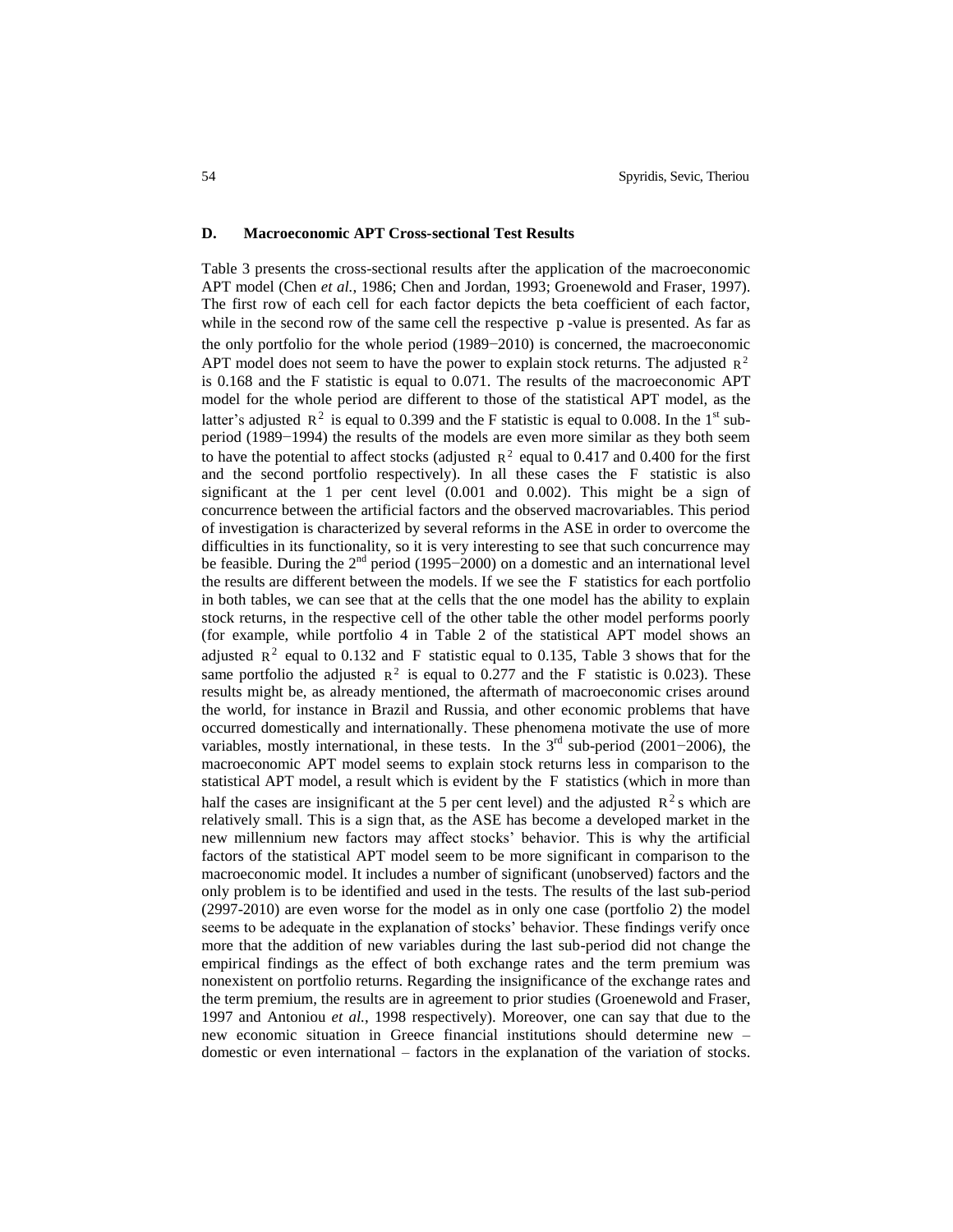Finally, we should mention that, as the Olympic Games took place in Greece in 2004, significance is observed in the industrial production factor according to the results of portfolio 8. This inference is in agreement with the results of Veraros *et al.* (2004) that, during the preparation of the event, positive effects were observed at specific stocks related to infrastructure development. Specifically, portfolio 8 contains stocks of firms that belong to the industrial production sector whose work had increased before the period of the Games due to the need for new constructions, that is new buildings and stadiums, reconstruction of older ones and so on.

# **E. A Comparison Criterion between the Macroeconomic APT and the Statistical APT Model**

#### **1. Davidson and MacKinnon Analysis**

Based on the Davidson and MacKinnon (1981) equation we compare the two forms of the APT model. According to theory behind equation (11), if the null hypothesis  $H_0$  is accepted and the coefficient a is equal to zero it means that the macroeconomic APT is the better model. Table 4 shows that for most of the portfolios the statistical APT is the better model. This is clear from the p -values, presented in the second row of the cell of the coefficient, which show that the coefficient is significant in most cases. The results justify that there might be other factors − unobserved at the moment − or combinations of new factors with the existent ones that could play a major role in asset pricing. Alternatively, there are some cases as in the case of portfolio 1, 3 and 4 during the second sub-period as well as in portfolios 7 and 8 of the third sub-period of analysis, where the macroeconomic factors seem to be able to explain the cross-section of stock returns. These might be due to the fact that the high volatility of some of the variables, like in the case of the inflation variables, plays a crucial role in asset pricing, a conclusion similar to that of Chen *et al.* (1986).

## **VI. CONCLUSIONS**

The study explored the ability of specific forms of APT models to explain the behavior of stock returns during the period between January 1989 and May 2010. The results verified the influence of artificial as well as economic factors on stocks' portfolios for specific sub-periods. The period extends from January 1989 to May 2010 and it includes periods of economic and social changes in Greece that is reforms in the ASE, several elections and the Olympic Games of 2004 held in the city of Athens. Furthermore, the period of analysis is also characterized by the economic crisis that led to a new turbulent period for the Greek economy during the last few years. Now the Greek economy, fearing bankruptcy, had to turn to the European Union and the International Monetary Fund (IMF) so as to encounter the higher cost of borrowing. The empirical conclusions are beneficial so that it could be clearer whether there are any potential opportunities for profit from the inefficiency of the stock market mechanism. Since the 90's the changes in the ASE led to an increase in its liquidity and efficiency. These changes contributed to the ability of the ASE to respond faster to any kind of information that had to do with investments and possible gains for the investors.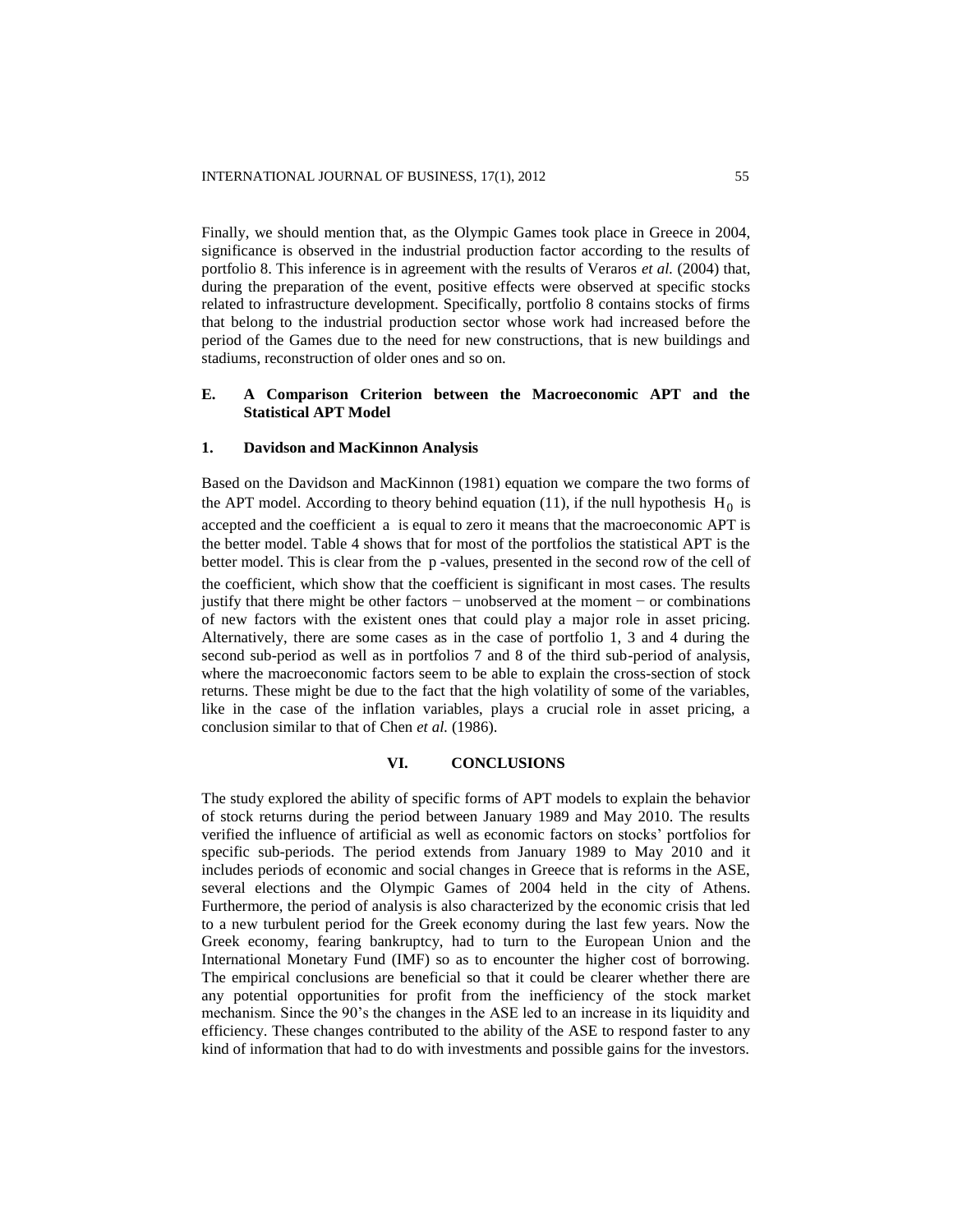| Period        | <b>Portfolios</b> | $\gamma_0$ | CEI <sub>t</sub> $\gamma_1$ UI <sub>t</sub> $\gamma_2$ |          |            | UGRIP <sub>t</sub> USDER <sub>t</sub> BPER <sub>t</sub> |            | $TP_t$     | UCPS <sub>t</sub>     | $RMI_t$    | <b>Adjusted</b> | F Sig. |
|---------------|-------------------|------------|--------------------------------------------------------|----------|------------|---------------------------------------------------------|------------|------------|-----------------------|------------|-----------------|--------|
|               |                   |            |                                                        |          | $\gamma_3$ | $\gamma_4$                                              | $\gamma_5$ | $\gamma_6$ | $\gamma$ <sub>7</sub> | $\gamma_8$ | $R^2$           |        |
|               | P1                | $-0.008$   | 0.001                                                  | 0.001    |            |                                                         |            |            | 0.026                 | 0.008      | 0.417           | 0.001  |
| 1994          |                   | 0.386      | 0.032                                                  | 0.356    |            |                                                         |            |            | 0.004                 | 0.366      |                 |        |
| 1989          | P2                | $-0.024$   | $-0.001$                                               | 0.002    |            |                                                         |            |            | 0.014                 | 0.030      | 0.400           | 0.002  |
|               |                   | 0.005      | 0.158                                                  | 0.056    |            |                                                         |            |            | 0.148                 | 0.050      |                 |        |
|               | P <sub>1</sub>    | 0.011      | 0.000                                                  | 0.000    | 0.002      |                                                         |            |            | $-0.004$              | $-0.003$   | $-0.176$        | 0.984  |
|               |                   | 0.651      | 0.690                                                  | 0.937    | 0.703      |                                                         |            |            | 0.623                 | 0.865      |                 |        |
|               | P <sub>2</sub>    | 0.003      | 0.000                                                  | 0.000    | 0.005      |                                                         |            |            | 0.001                 | 0.012      | 0.017           | 0.385  |
|               |                   | 0.945      | 0.751                                                  | 0.347    | 0.215      |                                                         |            |            | 0.761                 | 0.754      |                 |        |
| 1995-2000     | P <sub>3</sub>    | 0.068      | 0.000                                                  | $-0.001$ | 0.007      |                                                         |            |            | 0.007                 | $-0.066$   | 0.243           | 0.036  |
|               |                   | 0.149      | 0.673                                                  | 0.193    | 0.046      |                                                         |            |            | 0.363                 | 0.203      |                 |        |
|               | P <sub>4</sub>    | 0.599      | 0.022                                                  | $-0.021$ | $-0.022$   |                                                         |            |            | $-0.173$              | $-0.753$   | 0.277           | 0.023  |
|               |                   | 0.452      | 0.051                                                  | 0.005    | 0.661      |                                                         |            |            | 0.004                 | 0.465      |                 |        |
|               | P <sub>5</sub>    | 0.016      | 0.001                                                  | 0.000    | $-0.005$   |                                                         |            |            | 0.007                 | $-0.011$   | 0.065           | 0.259  |
|               |                   | 0.414      | 0.271                                                  | 0.946    | 0.237      |                                                         |            |            | 0.085                 | 0.736      |                 |        |
|               | P <sub>1</sub>    | $-0.016$   | $-0.001$                                               | 0.001    | $-0.005$   |                                                         |            |            | 0.014                 | 0.005      | 0.117           | 0.158  |
|               |                   | 0.511      | 0.269                                                  | 0.068    | 0.167      |                                                         |            |            | 0.036                 | 0.750      |                 |        |
|               | P <sub>2</sub>    | 0.134      | 0.000                                                  | 0.001    | 0.003      |                                                         |            |            | 0.031                 | $-0.111$   | 0.530           | 0.000  |
|               |                   | 0.039      | 0.492                                                  | 0.086    | 0.429      |                                                         |            |            | 0.000                 | 0.033      |                 |        |
|               | P <sub>3</sub>    | 0.068      | 0.000                                                  | 0.000    | 0.001      |                                                         |            |            | 0.005                 | $-0.071$   | $-0.055$        | 0.629  |
| $2001 - 2006$ |                   | 0.458      | 0.631                                                  | 0.790    | 0.821      |                                                         |            |            | 0.489                 | 0.385      |                 |        |
|               | P <sub>4</sub>    | $-0.028$   | 0.001                                                  | 0.000    | 0.000      |                                                         |            |            | 0.018                 | 0.025      | 0.295           | 0.018  |
|               |                   | 0.685      | 0.115                                                  | 0.842    | 0.949      |                                                         |            |            | 0.022                 | 0.715      |                 |        |
|               | P <sub>5</sub>    | 0.064      | 0.000                                                  | 0.000    | $-0.005$   |                                                         |            |            | 0.005                 | $-0.077$   | 0.186           | 0.074  |
|               |                   | 0.274      | 0.563                                                  | 0.583    | 0.283      |                                                         |            |            | 0.397                 | 0.217      |                 |        |
|               | P <sub>6</sub>    | $-0.597$   | $-0.004$                                               | $-0.007$ | $-0.066$   |                                                         |            |            | $-0.319$              | 0.670      | 0.141           | 0.122  |
|               |                   | 0.381      | 0.697                                                  | 0.450    | 0.470      |                                                         |            |            | 0.014                 | 0.412      |                 |        |

**Table 3** The cross-sectional test results of the macroeconomic APT model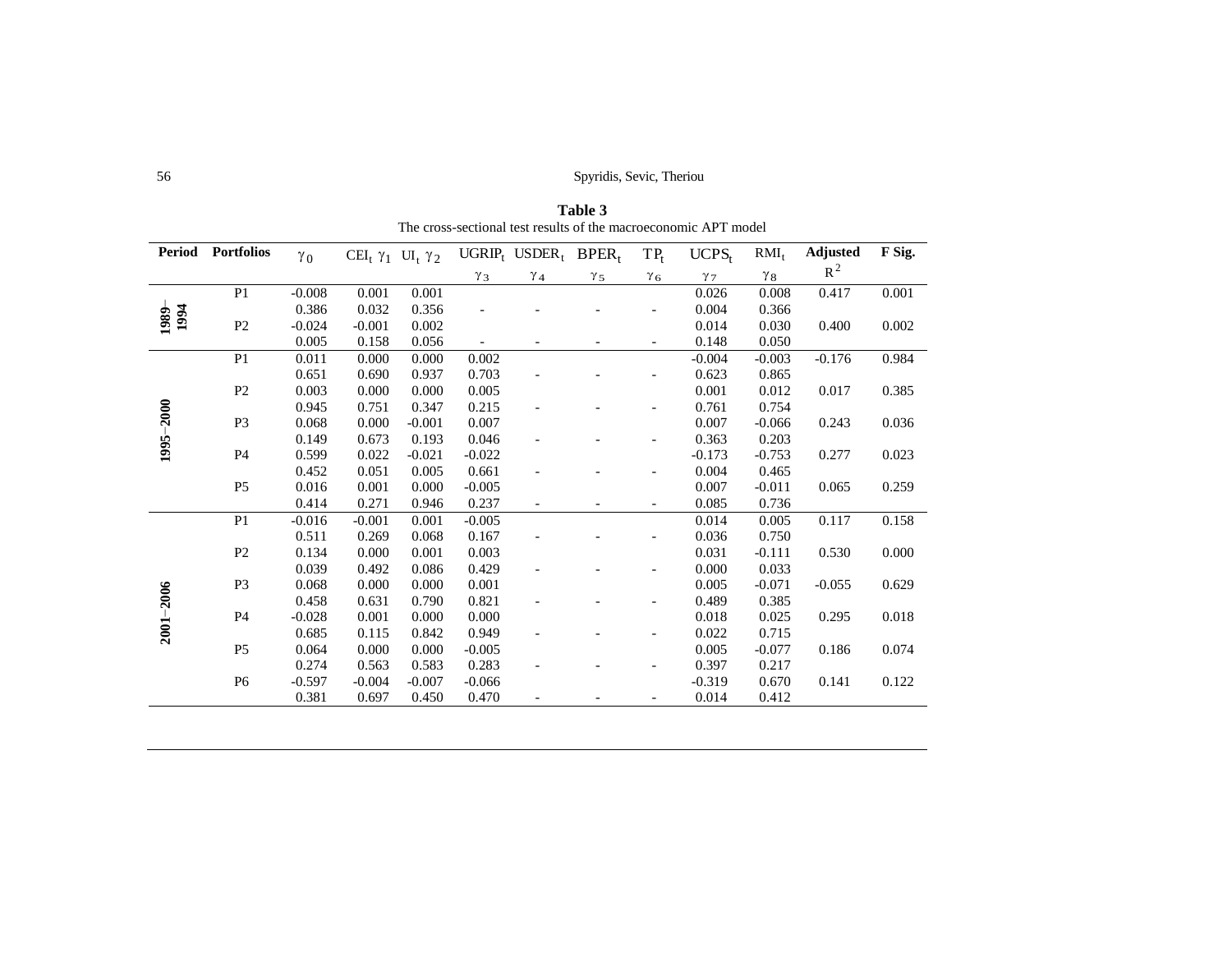|              | P7             | 0.050    | 0.000    | $-0.001$ | 0.003    |                          |          |                          | 0.003    | $-0.088$ | $-0.050$ | 0.613 |
|--------------|----------------|----------|----------|----------|----------|--------------------------|----------|--------------------------|----------|----------|----------|-------|
|              |                | 0.223    | 0.770    | 0.233    | 0.630    |                          |          |                          | 0.667    | 0.135    |          |       |
| 2006<br>2001 | P <sub>8</sub> | 0.004    | 0.000    | 0.001    | $-0.006$ |                          |          |                          | 0.025    | $-0.009$ | 0.358    | 0.007 |
|              |                | 0.710    | 0.607    | 0.386    | 0.085    | $\overline{\phantom{a}}$ |          | $\overline{\phantom{a}}$ | 0.001    | 0.696    |          |       |
|              | P <sub>1</sub> | 0.040    | $-0.002$ | 0.000    | $-0.003$ | $-0.002$                 | 0.003    | 0.000                    | 0.018    | $-0.058$ | 0.196    | 0.117 |
|              |                | 0.206    | 0.272    | 0.727    | 0.594    | 0.717                    | 0.346    | 0.126                    | 0.103    | 0.011    |          |       |
|              | $\mathbf{P}2$  | $-0.025$ | 0.002    | 0.002    | 0.012    | 0.006                    | 0.005    | 0.000                    | 0.011    | $-0.008$ | 0.362    | 0.019 |
|              |                | 0.648    | 0.053    | 0.040    | 0.004    | 0.347                    | 0.063    | 0.426                    | 0.519    | 0.870    |          |       |
|              | P <sub>3</sub> | $-0.051$ | 0.000    | 0.001    | 0.000    | $-0.002$                 | $-0.003$ | 0.000                    | $-0.007$ | 0.020    | 0.112    | 0.231 |
|              |                | 0.114    | 0.785    | 0.357    | 0.893    | 0.731                    | 0.275    | 0.641                    | 0.581    | 0.532    |          |       |
| $-2010$      | P4             | $-0.054$ | 0.000    | 0.000    | 0.006    | $-0.017$                 | 0.007    | 0.000                    | 0.029    | 0.025    | 0.226    | 0.088 |
|              |                | 0.672    | 0.267    | 0.725    | 0.184    | 0.274                    | 0.037    | 0.285                    | 0.439    | 0.852    |          |       |
| $2007 -$     | P <sub>5</sub> | $-0.027$ | 0.000    | 0.002    | 0.005    | 0.002                    | 0.002    | 0.000                    | 0.000    | $-0.005$ | $-0.094$ | 0.698 |
|              |                | 0.692    | 0.827    | 0.126    | 0.391    | 0.839                    | 0.556    | 0.443                    | 0.996    | 0.949    |          |       |
|              | P <sub>6</sub> | 0.028    | 0.001    | 0.001    | 0.001    | 0.006                    | 0.001    | 0.000                    | $-0.018$ | $-0.072$ | 0.054    | 0.341 |
|              |                | 0.684    | 0.248    | 0.239    | 0.868    | 0.564                    | 0.760    | 0.642                    | 0.484    | 0.462    |          |       |
|              | P7             | $-0.015$ | 0.001    | 0.002    | 0.008    | $-0.002$                 | 0.002    | 0.000                    | $-0.010$ | $-0.014$ | 0.107    | 0.240 |
|              |                | 0.614    | 0.424    | 0.079    | 0.058    | 0.812                    | 0.519    | 0.627                    | 0.492    | 0.786    |          |       |
|              | P <sub>8</sub> | $-0.027$ | 0.000    | 0.001    | 0.000    | $-0.008$                 | $-0.008$ | 0.000                    | 0.019    | 0.024    | $-0.064$ | 0.624 |
|              |                | 0.205    | 0.890    | 0.117    | 0.954    | 0.318                    | 0.121    | 0.995                    | 0.320    | 0.653    |          |       |
|              | P <sub>1</sub> | $-0.006$ | 0.002    | 0.000    |          |                          |          |                          | 0.017    | 0.004    | 0.168    | 0.071 |
| 2010<br>1989 |                | 0.328    | 0.143    | 0.728    |          |                          |          |                          | 0.035    | 0.539    |          |       |
|              |                |          |          |          |          |                          |          |                          |          |          |          |       |

**Table 3 (continued)**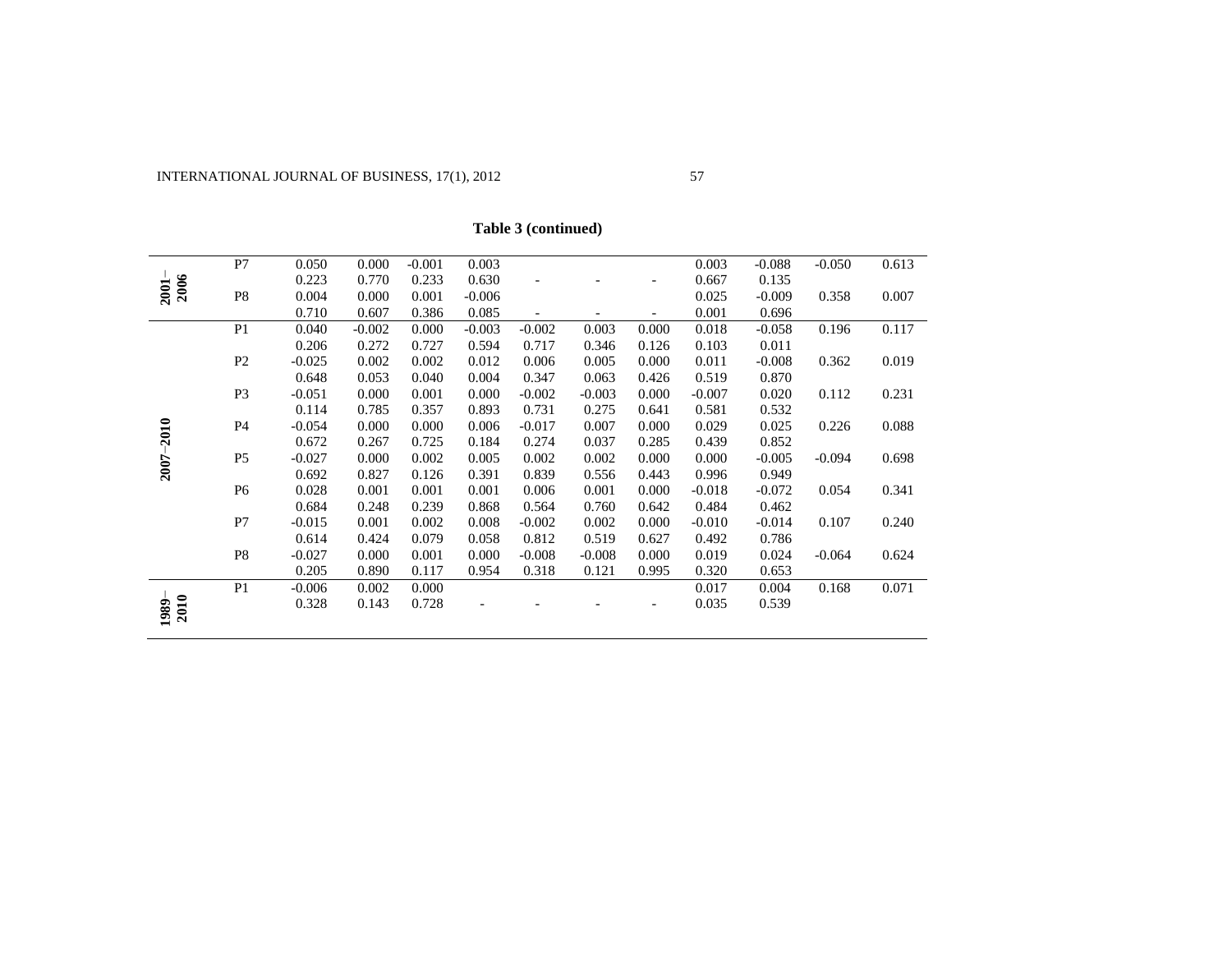| <b>Period</b> | <b>Portfolios</b> | $\rm{a}$ | $\mathbf{R}^{\,2}$ | Adjusted $R^2$ |
|---------------|-------------------|----------|--------------------|----------------|
|               | Portfolio 1       | 0.635    | 0.155              | 0.126          |
| 94            |                   | 0.028    |                    |                |
|               | Portfolio 2       | 0.765    | 0.389              | 0.368          |
|               |                   | 0.000    |                    |                |
|               | Portfolio 1       | 0.262    | 0.059              | 0.027          |
|               |                   | 0.186    |                    |                |
|               | Portfolio 2       | 0.866    | 0.484              | 0.466          |
| 1995-2000     |                   | 0.000    |                    |                |
|               | Portfolio 3       | 0.071    | 0.002              | $-0.032$       |
|               |                   | 0.807    |                    |                |
|               | Portfolio 4       | 0.344    | 0.077              | 0.045          |
|               |                   | 0.132    |                    |                |
|               | Portfolio 5       | 0.783    | 0.327              | 0.303          |
|               |                   | 0.001    |                    |                |
|               | Portfolio 1       | 0.855    | 0.162              | 0.134          |
|               |                   | 0.025    |                    |                |
|               | Portfolio 2       | 0.594    | 0.184              | 0.156          |
|               |                   | 0.016    |                    |                |
|               | Portfolio 3       | 0.994    | 0.313              | 0.290          |
|               |                   | 0.001    |                    |                |
| $2001 - 2006$ | Portfolio 4       | 0.940    | 0.591              | 0.577          |
|               |                   | 0.000    |                    |                |
|               | Portfolio 5       | 0.762    | 0.313              | 0.289          |
|               |                   | 0.001    |                    |                |
|               | Portfolio 6       | 1.018    | 0.790              | 0.782          |
|               |                   | 0.000    |                    |                |
|               | Portfolio 7       | $-0.100$ | 0.008              | $-0.026$       |
|               |                   | 0.634    |                    |                |
|               | Portfolio 8       | $-0.117$ | 0.036              | 0.003          |
|               |                   | 0.308    |                    |                |
|               | Portfolio 1       | 0.104    | 0.006              | $-0.028$       |
|               |                   | 0.674    |                    |                |
|               | Portfolio 2       | 0.322    | 0.092              | 0.060          |
|               |                   | 0.098    |                    |                |
|               | Portfolio 3       | 0.664    | 0.173              | 0.145          |
|               |                   | 0.020    |                    |                |
|               | Portfolio 4       | 0.421    | 0.133              | 0.103          |
| $2007 - 2010$ |                   | 0.044    |                    |                |
|               | Portfolio 5       | 0.519    | 0.117              | 0.087          |
|               |                   | 0.059    |                    |                |
|               | Portfolio 6       | 0.215    | 0.014              | $-0.020$       |
|               |                   | 0.532    |                    |                |
|               | Portfolio 7       | 0.594    | 0.237              | 0.211          |
|               |                   | 0.005    |                    |                |
|               | Portfolio 8       | 0.737    | 0.186              | 0.158          |
|               |                   | 0.015    |                    |                |
|               | Portfolio 1       | 0.752    | 0.409              | 0.389          |
| 2010          |                   | 0.000    |                    |                |

**Table 4** The Davidson and MacKinnon results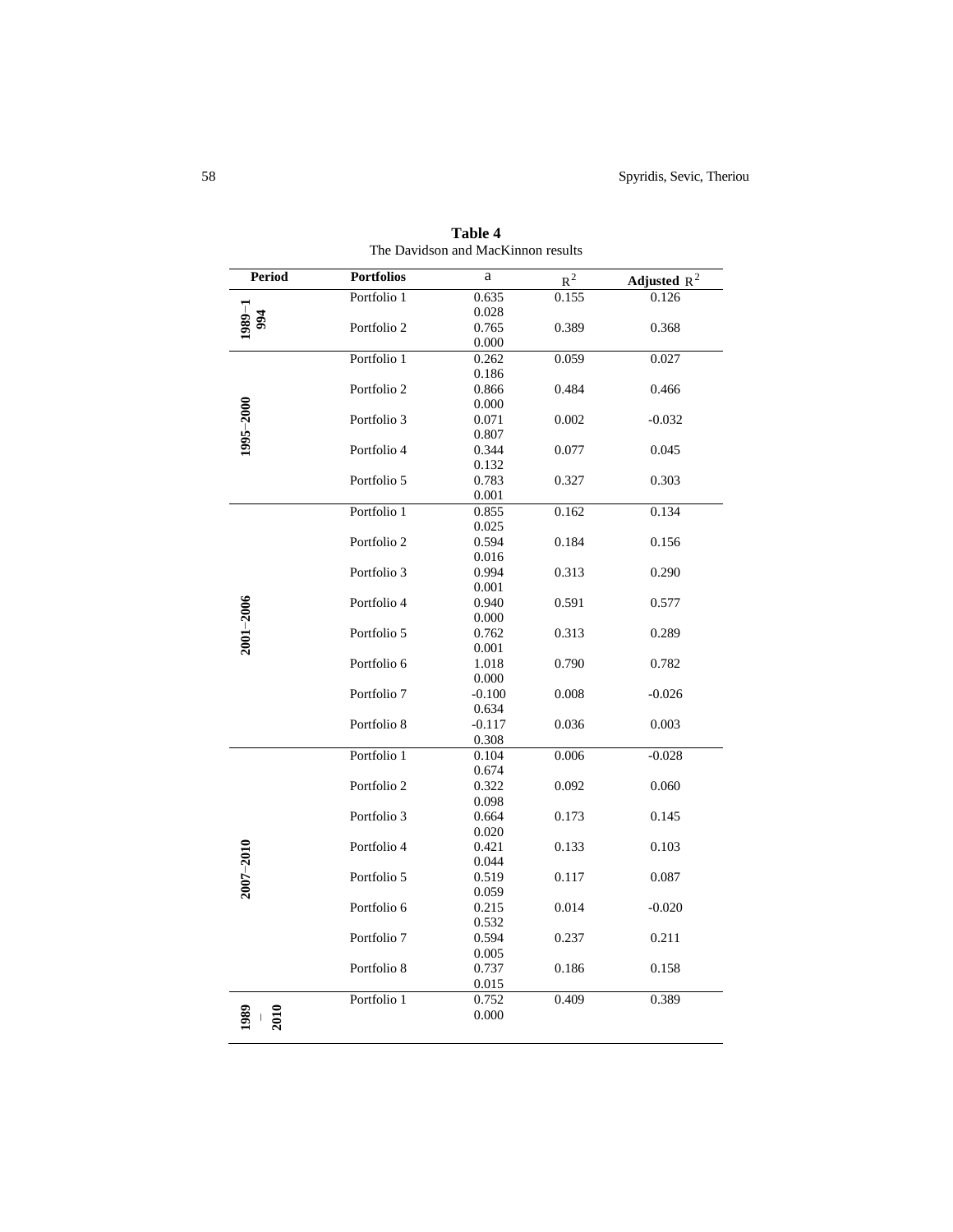Additionally, the fact that the number of listed stocks has rapidly increased during the last years, as the ASE transitioned in order to become a developed market (Chortareas *et al.*, 2000), means that nowadays it can play a more significant role in the Greek economy and may affect other stock markets, especially those who are also in a transition stage. The empirical results from the application of the statistical APT model presented an adequate performance for all the sub-periods and the whole period under examination. It shows that there are factors in the market, besides the stock market index of the traditional CAPM that could explain the behavior of the returns of assets. The following step, regarding the application of the macroeconomic APT model, was just to identify these factors, something that has been the main goal of many studies in the past (Chen *et al*., 1986; Chen and Jordan, 1993; Clare and Thomas, 1994; Cheng, 1995). It is also important to mention that the stock exchange in Greece is complex and the behavior of the returns of assets could depend on additional factors that is macroeconomic (Chen *et al.*, 1986) and financial (Fama and French, 1993) or even psychological, as explained by Niarchos and Alexakis (2000), which show that the optimal market portfolio (based on the theory of the CAPM) cannot explain stocks by itself. Moreover, the development of behavioral models might lead investors and analysts to even more accurate inferences.

There is another proposition for future research in asset pricing and this is related to investor sentiment. Specifically, Baker and Wurgler (2006) found that when sentiment is estimated to be high, the returns tend to be relatively low for small, young or high volatility stocks, as most of the Greek stocks are, while, when sentiment is low, the returns of the same stocks tend to be relatively high. Although it is not expected these results to be the same for the ASE, as most of these inferences are based on studies applied in more developed markets, that is the US market, it would be interesting to see what the results would be for the Greek market. The results of the statistical APT model fail to explain the behavior of returns over some portfolios, something which could be due to several reasons. One reason is that the risk and the return of assets may not be stationary during each period, while one of the assumptions of the APT model is that risk and return are assumed to be stationary. Another reason may be the lack of the application of non-linear models in the examination of stock returns, as the linear relationship assumption seems to be too strong to hold. As far as the macroeconomic APT model is concerned, a number of observed variables were selected for the application of the model on a number of portfolios for different time periods. During these sub-periods of examination there was an increase in the liquidity of securities and the information was easier to be absorbed which had to do with new investments and possible gains for the investors. Of course, this is not evidence of market efficiency in Greece, as it can be seen from the adequate empirical results of the APT models. But the fact that information is reflected to stock prices is empirically verified by the results of the tests as the return on the stock market index seems to play a relatively more significant role in portfolio returns explanation compared to the macroeconomic variables used in the application of the macroeconomic APT model. Moreover, during the application of the macroeconomic APT model it can be seen that the power of the model increases significantly when along with the market beta, a number of variables are included in the equation. These results imply that the market beta alone cannot provide an efficient mechanism of examining stock returns, but when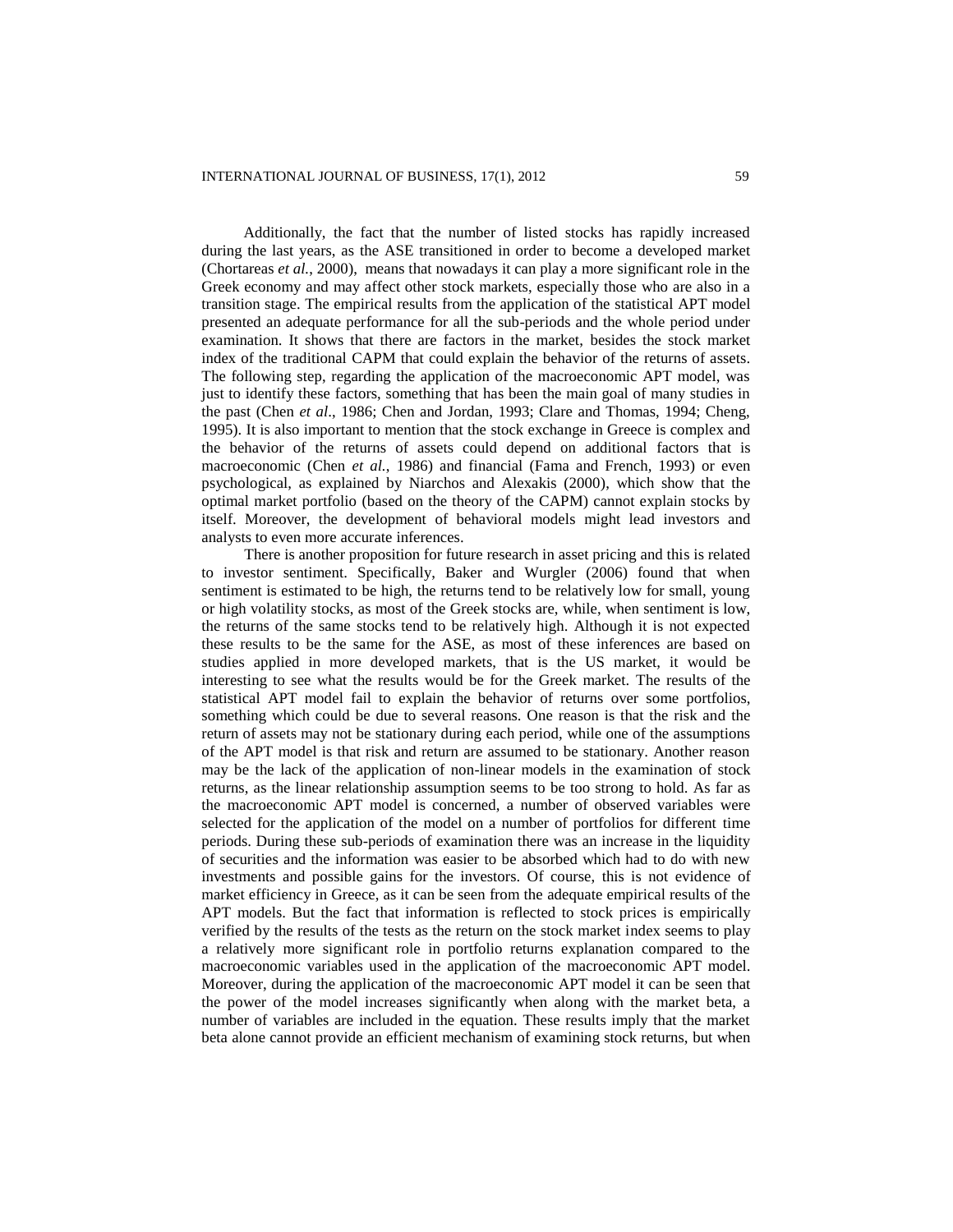it is combined with other variables, it enhances the quality of the model in terms of increased explanatory ability.

Similar conclusions are evident in the work of Chen and Jordan (1993) and partially evident in the work of Chen *et al.* (1986). Specifically, the time-series regression tests of the factor scores on the macrovariables for each portfolio, the canonical correlation analysis between the two sets of variables and the cross-sectional regression results show that the return on the stock market index can be a more important factor in comparison to other variables in the ASE. Additionally, in the case of the time-series regression tests of the factor scores on the macrovariables and from the canonical correlation results it is evident that the two inflation variables, the change in the expected inflation and the unexpected inflation, seem to have the ability to explain the behavior of stock returns. An increase in the inflation rate causes government policy makers to react by changing their monetary policy. These reactions that can affect investments are the basis of the notion that inflation is generally harmful for business (Niarchos and Alexakis, 2000). Moreover, while for the time-series tests and the canonical correlation analysis the results on the unexpected change in the growth rate of the industrial production and the unexpected change in the petroleum series are generally poor, the cross-sectional regression tests show that these variables may have some explanatory power on stocks' behavior. These findings are in accordance with the findings of Chen and Jordan (1993) and Chen *et al.* (1986). When the two APT models are compared based on the Davidson and MacKinnon (1981) analysis, it is clear that in most cases the statistical APT model performs better. These findings can also be verified by the fact that the variables that are used for the application of the macroeconomic model are observed variables and not artificial (Clare and Thomas, 1994; Cheng, 1995; Groenewold and Fraser, 1997). This means that the artificial factors were generated mathematically as a linear combination of the variables (stock returns) used in the analysis (Roll and Ross, 1980; Chen, 1983), while in the case of the macroeconomic model there is not a really specific theory that explains which of the factors are truly the best for the application of the model (Chan *et al.*, 1985; McGowan and Dobson, 1993; Clare and Thomas, 1994; Cheng, 1995) and in many cases scholars select a number of such variables based on past studies, previous experience, curiosity and logic. During the cross-sectional multiple regression tests the results seem to be in agreement with the work and suggestions of Chen *et al.* (1986). The stock market index loses some of its power, although it does not become totally insignificant and the unexpected change in the industrial production, for some portfolios, but most of all, the unexpected change in the petroleum series seems to be the best factor for the pricing of stock returns, especially for the second and the third sub-period (1995−2000 and 2001−2006, respectively). Finally, the two exchange rates and the term premium did not seem to affect stock portfolios as it can be seen from the empirical results and they did not add any explanatory power to the macroeconomic APT model. Although there has been an increase in economic globalization and all businesses seem to be, directly or indirectly, affected by international activities, the latest economic situation in Greece shows that the exchange rate changes do not affect the competitive position of companies. As a result, investors in the ASE should not evaluate the exchange rate changes as important risk factors during this period. Moreover, the poor influence of the term premium may also be due to measurement differences (e.g., Gunsel and Cukur, 2007; Koutmos and Theodossiou, 1993, etc.).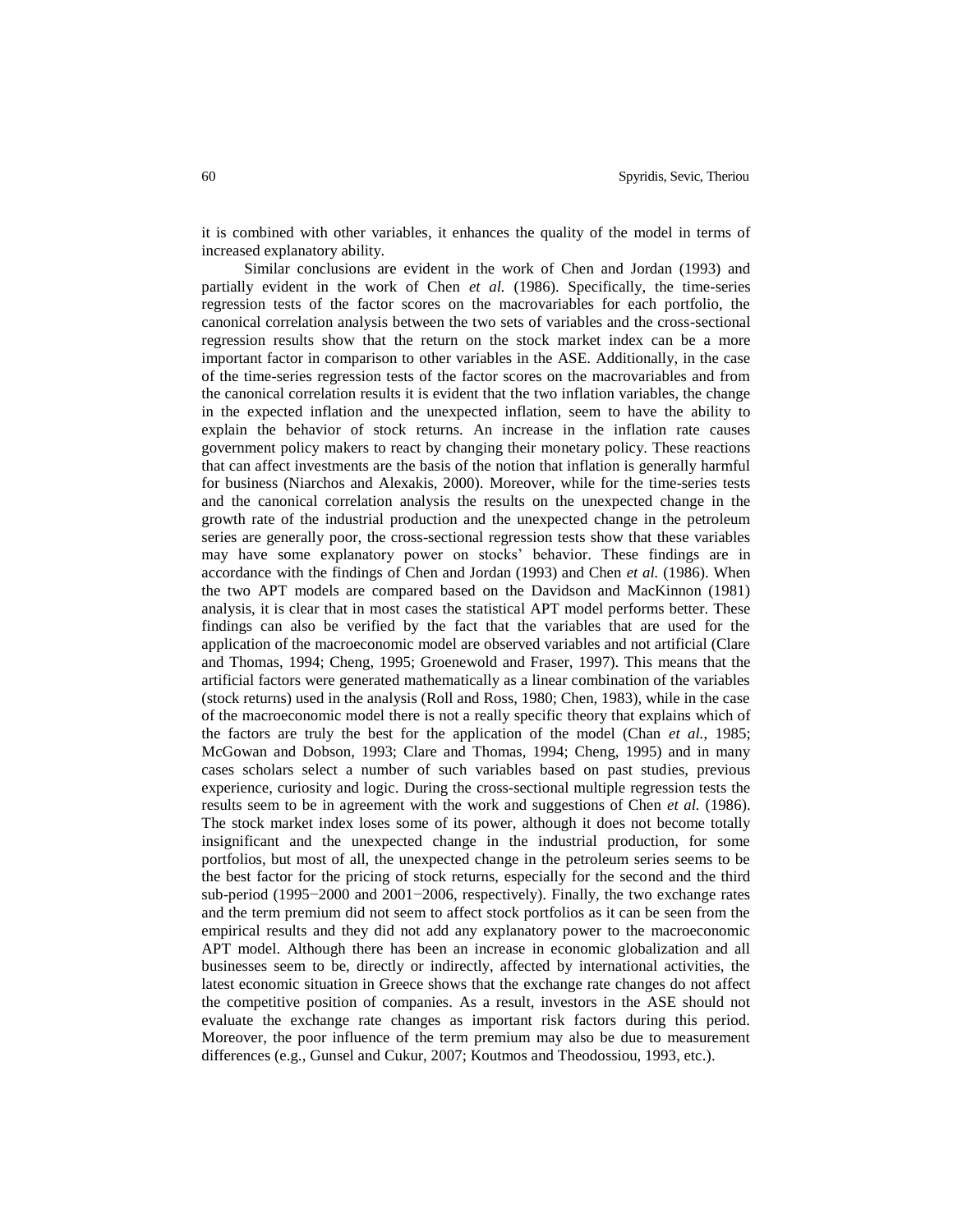We should recall that the traditional CAPM is still widely used by many practitioners, although several theoretical problems have been documented through the decades (Roll, 1977). However, it is still one of the most common approaches employed for valuation purposes. The model is taught in most undergraduate corporate finance classes and, even though its weaknesses have been documented, practitioners are typically left with no alternative to replace it with, so it is generally accepted. But this could not be an obstacle for the use of the APT models and the empirical results of several studies can verify it. Moreover, while it has been documented in several studies that there are relationships between the macroeconomic variables and the stock markets, there is evidence showing that this is not universally accepted. There are stock markets that are affected by both local and global factors (Cauchie et al., 2004) while other studies only by global ones, leading to the suggestion that researchers should gather a sufficient number of variables so as to be even more precise when they come to such economic conclusions. Overall, although the results show that there might be some power in the stock market, the stock returns in the ASE seem to be related to several additional factors like the ones used in this study. Possible differences between the results of the tests are due to the methodologies that are used, the factors that are compared each time and the criteria that are used to explain the results, such as the level of significance. On an international level, the differences on the results between several studies is caused because of different time periods of analysis, the different measurement between the same variables used in these studies, the use of different variables for the same goal and, of course, the methodologies and techniques that each scholar use to explain asset prices (Chen *et al*., 1986; Clare and Thomas, 1994; Niarchos and Alexakis, 2000). The weak performance of the macroeconomic APT − in comparison to the statistical APT model based on the Davidson and MacKinnon (1981) results − seems to argue that stock prices are affected by other factors, which may be exogenous to the ASE. For instance, during the period 1997−1998 the crises in Asia, Brazil and Russia and the problem of recession in the US might have an effect on stock prices. We should also mention that, as the Olympic Games took place in Greece in 2004, a weak significance was observed in the industrial production factor from the results of portfolio 8 according to Table 3. This might be due to the fact that this portfolio includes stocks of firms that belong to the industrial production sector and their work had increased prior to the Games because of the need for new constructions that is new stadiums due to the enhanced need of athletic activities. Another factor might be the devaluation of the Greek drachma in comparison to the euro in 1998 which was one of the necessary criteria for Greece in order to be an equivalent member of the European Economic and Monetary Union, in 1999, and affected the inflation rate so as to make the Greek products more competitive. Finally, as far as the (weak-form) efficiency of the market is concerned, it seems that it is in doubt for the ASE as there are observed and unobserved factors, except of the general stock market index, that could influence stock returns. The situation has become even more difficult for the ASE to function properly due to the economic crisis in Greece. As the euro has weakened, the Greek economy needs to allocate more money every year for debt servicing. As it is believed that the IMF option may be the best one for the Greek economy, financial institutions as well as individual investors will have to develop and use asset pricing models that can be broadly applied in the explanation of stock returns behavior. By taking into consideration the economic problems domestically and globally, the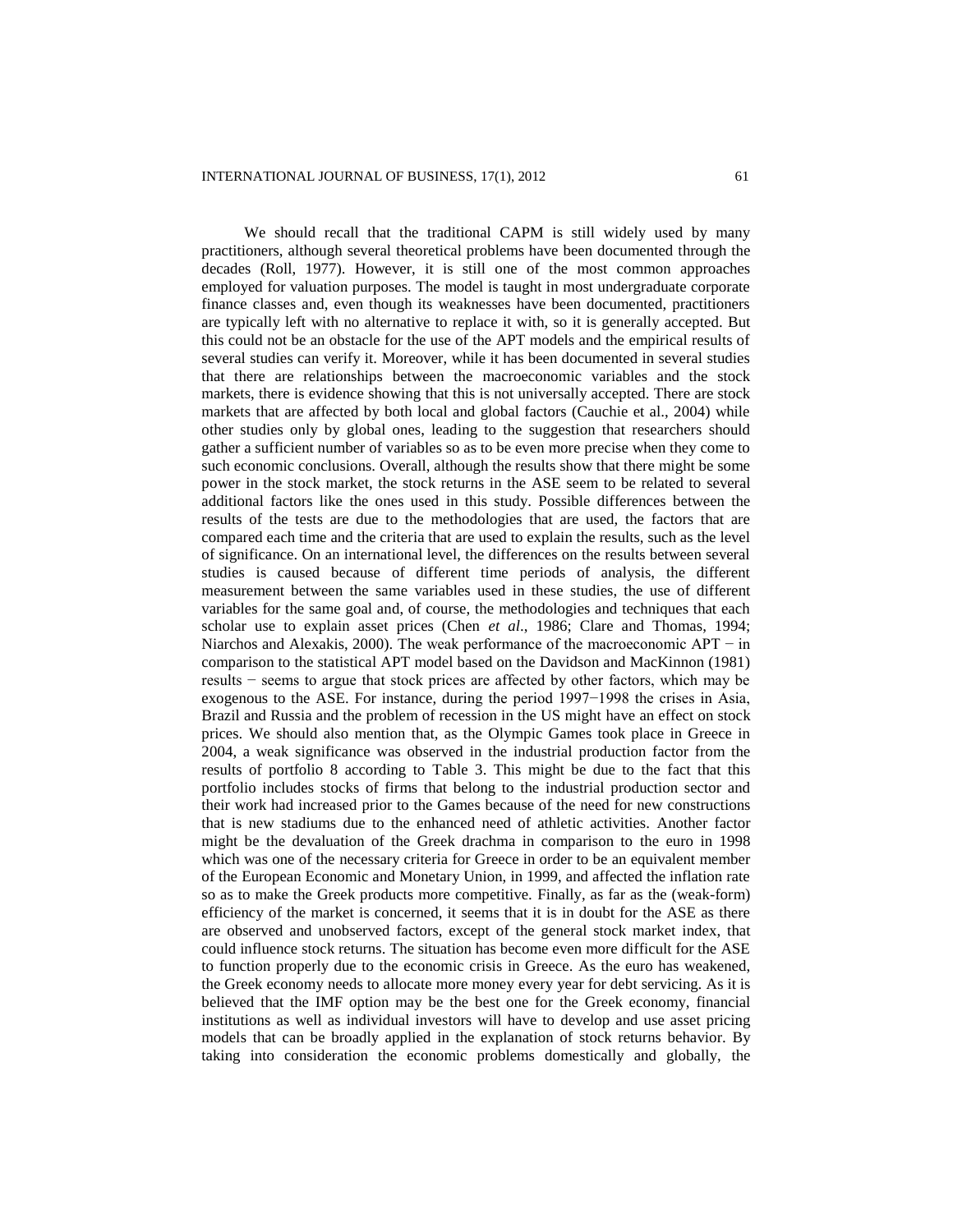variables/factors should be carefully determined a priori based on a theoretical context in order to lead to more solid inferences during portfolio formation and evaluation.

#### **REFERENCES**

- Antoniou, A., I. Garrett, and R. Priestley, 1998, "Macroeconomic Variables as Common Pervasive Risk Factors and the Empirical Content of the Arbitrage Pricing Theory", *Journal of Empirical Finance*, 5(3), 221-240.
- Azeez, A.A., and Y. Yonezawa, 2006, "Macroeconomic Factors and the Empirical Content of the Arbitrage Pricing Theory in the Japanese Stock Market", *Japan and the World Economy*, 18, 568-591.
- Baker, M., and J. Wurgler, 2006, "Investor Sentiment and the Cross-Section of Stock Returns", *The Journal of Finance*, 61(4), 1645-1680.
- Bilson, M.C., J.T. Brailsford, and J.V. Hooper, 2001, "Selecting Macroeconomic Variables as Explanatory Factors of Emerging Stock Market Returns", *Pacific-Basin Finance Journal*, 9(4), 401-426.
- Black, F., M. Jensen, and M. Scholes, 1972, "The Capital Asset Pricing Model: Some Empirical Tests", in: Jensen M. C., (Ed.), *Studies in the Theory of Capital Markets*, Praeger Publishers, New York: 79-121.
- Blume, E.M., 1970, "Portfolio Theory: A Step towards its Practical Application", *Journal of Business*, 43(2), 152-173.
- Campbell, Y.J., W.A. Lo, and A.C. MacKinlay, 1997, *The Econometrics of Financial Markets*, Princeton University Press, Princeton.
- Cattell, R.B., 1966, "The Scree Test for the Number of Factors", *Multi-variate Behavioral Research*, 1(2), 245-276.
- Cauchie, S., M. Hoesli, and D. Isakov, 2004, "The Determinants of Stock Returns in a Small Open Economy", *International Review of Economics and Finance*, 13(2), 167-185.
- Chan, K.C., N.F. Chen, and D.A. Hsieh, 1985, "An Exploratory Investigation of the Firm Size Effect", *Journal of Financial Economics*, 14(3), 451-471.
- Chen, N.F., 1983, "Some Empirical Tests of Arbitrage Pricing", *The Journal of Finance*, 38(5), 1393-1414.
- Chen, S.J., and B.D. Jordan, 1993, "Some Empirical Tests in the Arbitrage Pricing Theory: Macrovariables vs. Derived Factors", *Journal of Banking and Finance*, 17(1), 65-89.
- Chen, N.F., R. Roll, and S.A. Ross, 1986, "Economic Forces and the Stock Market", *Journal of Business*, 59(3), 383-403.
- Cheng, A.C.S., 1995, "The UK Stock Market and Economic Factors: A New Approach", *Journal of Business Finance and Accounting*, 22(1), 129-142.
- Chortareas, E.G., B.J. McDermott, and T.E. Ritsatos, 2000, "Stock Market Volatility in an Emerging Market: Further Evidence from the Athens Stock Exchange", *Journal of Business Finance and Accounting*, 27(7&8), 983-1002.
- Clare, D.A., and H.S. Thomas, 1994, "Macroeconomic Factors, the APT and the UK Stock Market", *Journal of Business Finance and Accounting*, 21(3), 309-330.
- Davidson, R., and J.G. Mackinnon, 1981, "Several Tests for Model Specification in the Presence of Alternative Hypotheses", *Econometrica*, 49(3), 781-793.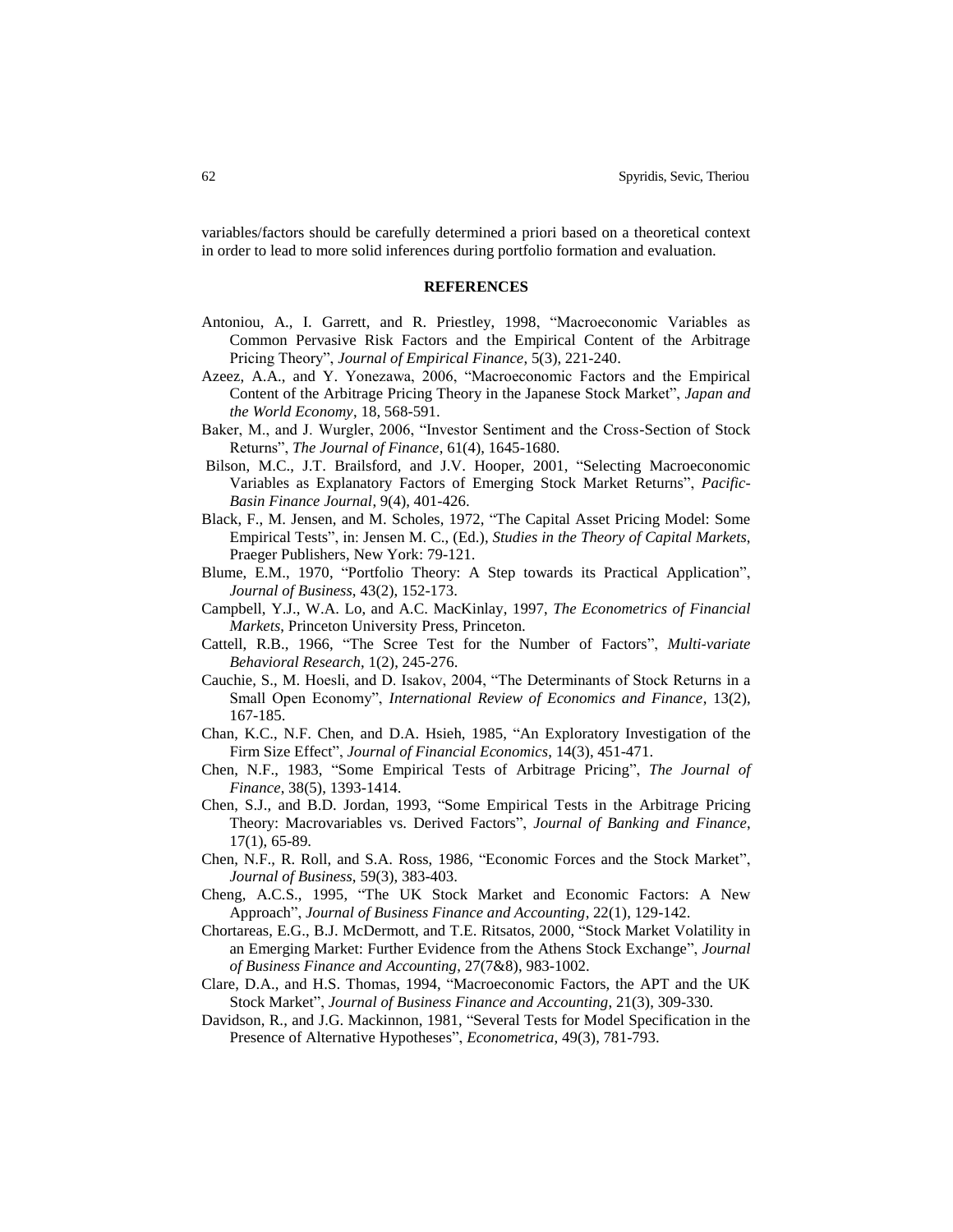- Diacogiannis, G.P., E.D. Tsiritakis, and G.A. Manolas, 2001, 'Macroeconomic Factors and Stock Returns in a Changing Economic Framework: The Case of the Athens Stock Exchange', *Managerial Finance*, 27, pp. 23–41.
- Faff, R., 1988, "An Empirical Test of the Arbitrage Pricing Theory on Australian Stock Returns: 1974-1985", *Accounting and Finance*, 28(2), 23-43.
- Fama, F.E., and K.R. French, 1993, "Common Risk Factors in the Returns of Stocks and Bonds", *Journal of Financial Economics*, 33(1), 3-56.
- Fama, F.E., and J.D. MacBeth, 1973, "Risk, Return and Equilibrium: Empirical Tests", *Journal of Political Economy*, 81(3), 607-636.
- Fifield, S.G.M., D.M. Power, and C.D. Sinclair, 2000, "A Study of Whether Macroeconomic Factors Influence Emerging Market Share Returns", *Global Economy Quarterly*, 1(4), 315-336.
- Fisher, R.A., 1948, "Combining Independent Tests of Significance", *American Statistician*, 2(5), 30.
- Friend, M.I., and E.M. Blume, 1970, "Measurement of Portfolio Performance under Uncertainty", *American Economic Review*, 60(4), 561-575.
- Groenewold, N., and P. Fraser, 1997, "Share Prices and Macroeconomic Factors", *Journal of Business Finance and Accounting*, 25(9), 1367-1383.
- Guermat, C., and M.C. Freeman, 2010, "A Net Beta Test of Asset Pricing Models", *International Review of Financial Analysis*, 19, 1-9.
- Gunsel, N., and S. Cukur, 2007, "The Effects of Macroeconomic Factors on the London Stock Returns: A Sectoral Approach", *International Research Journal of Finance and Economics*, (10), 140-152.
- Kaiser, H.F., 1958, "The Varimax Criterion for Analytic Rotation in Factor Analysis", *Psychometrika*, 23(3), 187-200.
- Karanikas, E., G. Leledakis, and E. Tzavalis, 2006, "Structural Changes in Expected stock Returns Relationships: Evidence from ASE", *Journal of Business Finance & Accounting*, 33(9)&(10), 1610-1628.
- Koutmos, G., and P. Theodossiou, 1993, "APT with Observed Factors and Conditional Heteroscedasticity", *Managerial Finance*, 19(3&4), 24-39.
- Leledakis, G., I. Davidson, and G. Karathanassis, 2003, "Cross-Sectional Estimation of Stock Returns in Small Markets: The Case of the Athens Stock Exchange', *Applied Financial Economics*, 13, 413-426.
- Litzenberger, R., and K. Ramaswamy, 1979, "The Effects of Personal Taxes and Dividends on Capital Asset Prices: Theory and Empirical Evidence", *Journal of Financial Economics*, 7, 163-195.
- Mardia, K.V., J.T. Kent, and J.M. Bibby, 1979, *Multi-variate Analysis*, Academic Press, London.
- McGowan, B.C., and W. Dobson, 1993, "Using Canonical Correlation to identify Arbitrage Pricing Theory Factors", *Managerial Finance*, 19(3&4), 86-92.
- Mei, J., 1993, "Explaining the Cross-Section of Returns via the Multi-Factor APT Model", *Journal of Financial and Quantitative Analysis*, 28(3), 331-345.
- Niarchos, N.A., and C.A. Alexakis, 2000, "The Predictive Power of Macroeconomic Variables on Stock Market Returns: The Case of the Athens Stock Exchange", *Spoudai*, 50(2), 74-86.